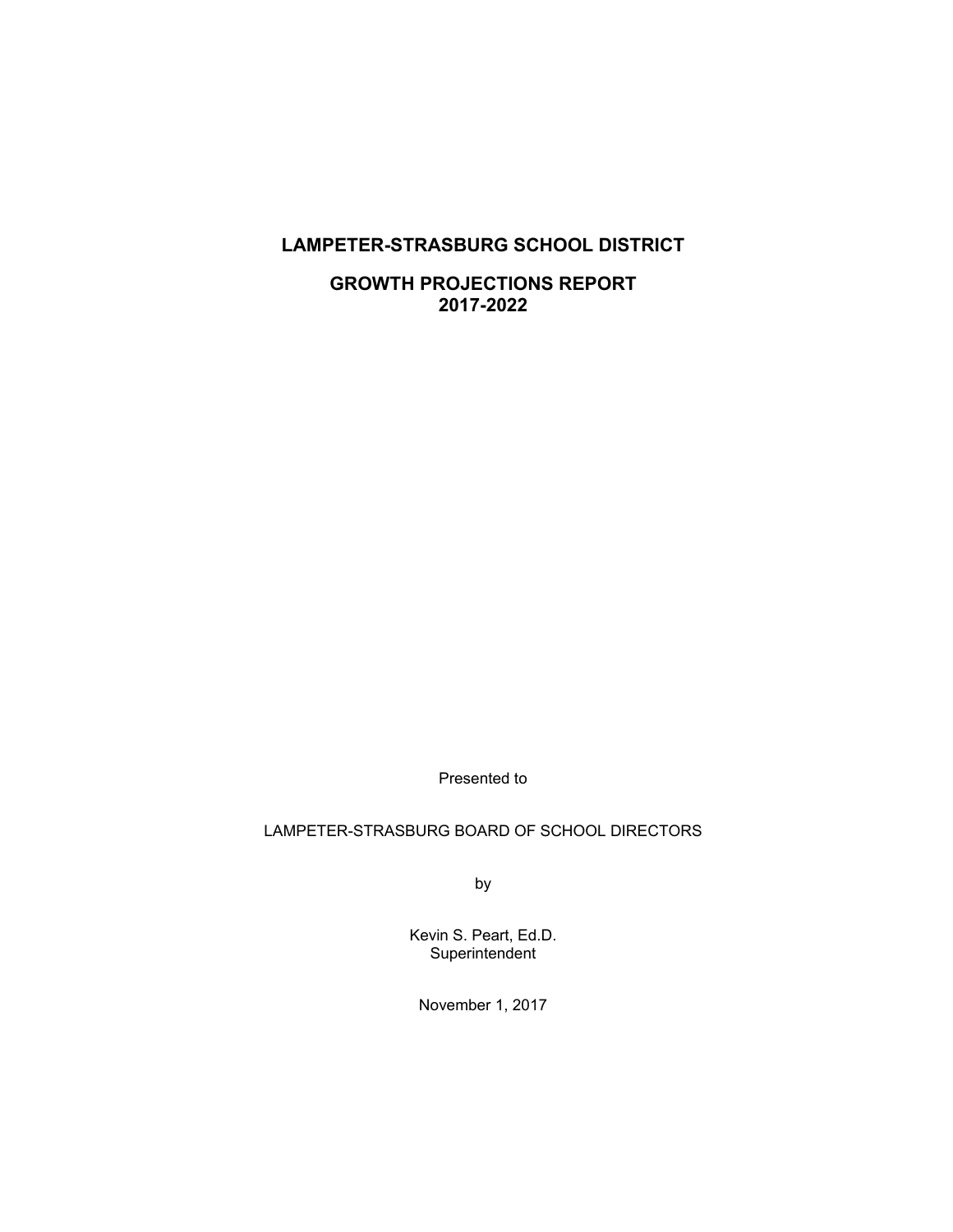# **TABLE OF CONTENTS**

| Table of Contents                                               | $\mathbf{1}$   |
|-----------------------------------------------------------------|----------------|
| District Census Growth 1989-2017                                | $\overline{2}$ |
| <b>New Home Subdivisions</b>                                    | $\overline{7}$ |
| West Lampeter Township                                          | $\overline{7}$ |
| Strasburg Borough                                               | 8              |
| Strasburg Township                                              | 8              |
| Summary of Projected New Homes                                  | 9              |
| <b>Building Capacities and Implications</b>                     | 10             |
| Future Enrollment Projections (2018-2022)                       | 12             |
| Home School, Tutor and Cyber Charter School Student Information | 13             |
| Private / Parochial School Student Information                  | 15             |
| Miscellaneous Information and Interesting Statistics            | 17             |
| Information Regarding English Language Learners                 | 18             |
| <b>PSSA Results</b>                                             | 19             |
| Keystone Results                                                | 20             |
| <b>SAT Results</b>                                              | 21             |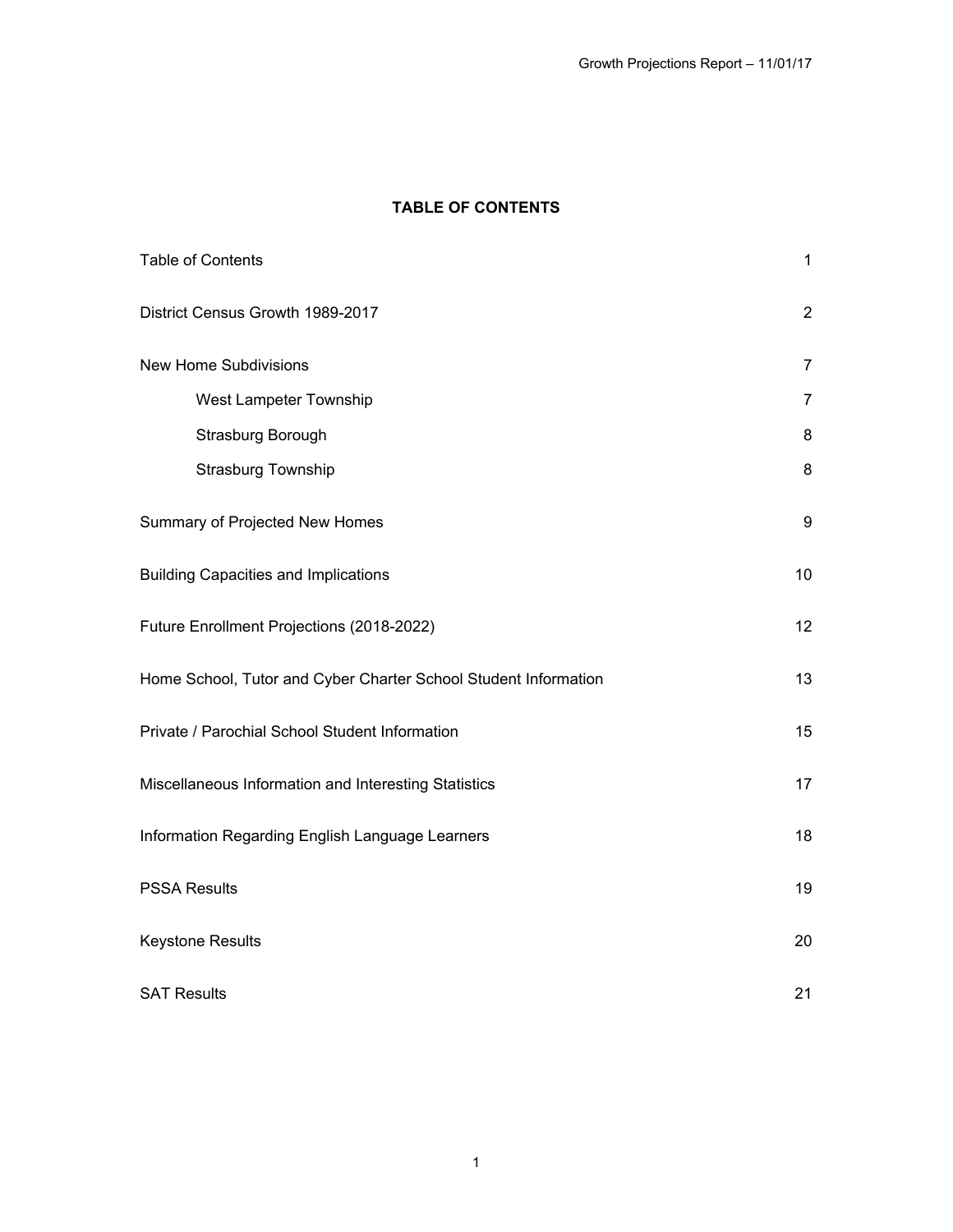# **DISTRICT CENSUS DATA 1989-2017**

| <b>YEAR</b> | <b>MUNICIPALITY</b>       | <b>POPULATION</b>                   | <b>INCREASE</b> |
|-------------|---------------------------|-------------------------------------|-----------------|
|             |                           |                                     |                 |
| 1989        | Strasburg Borough         | 2,567                               |                 |
| 1989        | <b>Strasburg Township</b> | 3,399                               |                 |
| 1989        | West Lampeter Township    | 9,545                               |                 |
|             | <b>District Residents</b> | 15,511                              |                 |
| 1990        | Strasburg Borough         | 2,590                               | .90%            |
| 1990        | <b>Strasburg Township</b> | 3,645                               | 7.20%           |
| 1990        | West Lampeter Township    | 10,299                              | 7.90%           |
|             | <b>District Residents</b> | 16,534                              | 6.50%           |
|             |                           |                                     |                 |
| 1991        | Strasburg Borough         | 2,596                               | .20%            |
| 1991        | <b>Strasburg Township</b> | 3,721                               | 2.10%           |
| 1991        | West Lampeter Township    | 10,470                              | 1.70%           |
|             | <b>District Residents</b> | 16,787                              | 1.50%           |
| 1992        | Strasburg Borough         | 2,680                               | 3.20%           |
| 1992        | <b>Strasburg Township</b> | 3,780                               | 1.60%           |
| 1992        | West Lampeter Township    | 10,711                              | 2.30%           |
|             | <b>District Residents</b> | 17,171                              | 2.30%           |
| 1993        |                           |                                     | .40%            |
|             | Strasburg Borough         | 2,690                               |                 |
| 1993        | Strasburg Township        | 3,892                               | 3.00%           |
| 1993        | West Lampeter Township    | 11,223                              | 4.90%           |
|             | <b>District Residents</b> | 17,805                              | 3.70%           |
| 1994        | Strasburg Borough         | 2,724                               | 1.30%           |
| 1994        | <b>Strasburg Township</b> | 3,941                               | 1.30%           |
| 1994        | West Lampeter Township    | 11,683                              | 4.10%           |
|             | <b>District Residents</b> | 18,348                              | 3.10%           |
| 1995        | Strasburg Borough         | 2,731                               | .20%            |
| 1995        | Strasburg Township        | 3,959                               | .50%            |
| 1995        | West Lampeter Township    | 11,862                              | 1.50%           |
|             | <b>District Residents</b> |                                     | 1.10%           |
|             |                           | 18,552                              |                 |
| 1996        | Strasburg Borough         | 2,759                               | 1.00%           |
| 1996        | Strasburg Township        | 3,987                               | .70%            |
| 1996        | West Lampeter Township    | 12,291                              | 3.60%           |
|             | <b>District Residents</b> | 19,037                              | 3.80%           |
| 1997        | Strasburg Borough         | 2,793                               | 1.20%           |
| 1997        | Strasburg Township        | 3,984                               | $-08%$          |
| 1997        | West Lampeter Township    | 12,684 (578 annex)                  | 3.20%           |
|             |                           |                                     |                 |
|             | <b>District Residents</b> | 19,461                              | 2.20%           |
| 1998        | Strasburg Borough         | 2,795                               | .07%            |
| 1998        | Strasburg Township        | 4,023                               | .90%            |
| 1998        | West Lampeter Township    | 12,881 (603 annex; 1,805 WV)        | 1.60%           |
|             | <b>District Residents</b> | 19,699                              | 1.20%           |
| 1999        | Strasburg Borough         | 2,810                               | .54%            |
| 1999        | Strasburg Township        | 4,032                               | .22%            |
| 1999        | West Lampeter Township    |                                     | 3.20%           |
|             |                           | <u>13,299</u> (609 annex; 1,825 WV) |                 |
|             | <b>District Residents</b> | 20,141                              | 2.20%           |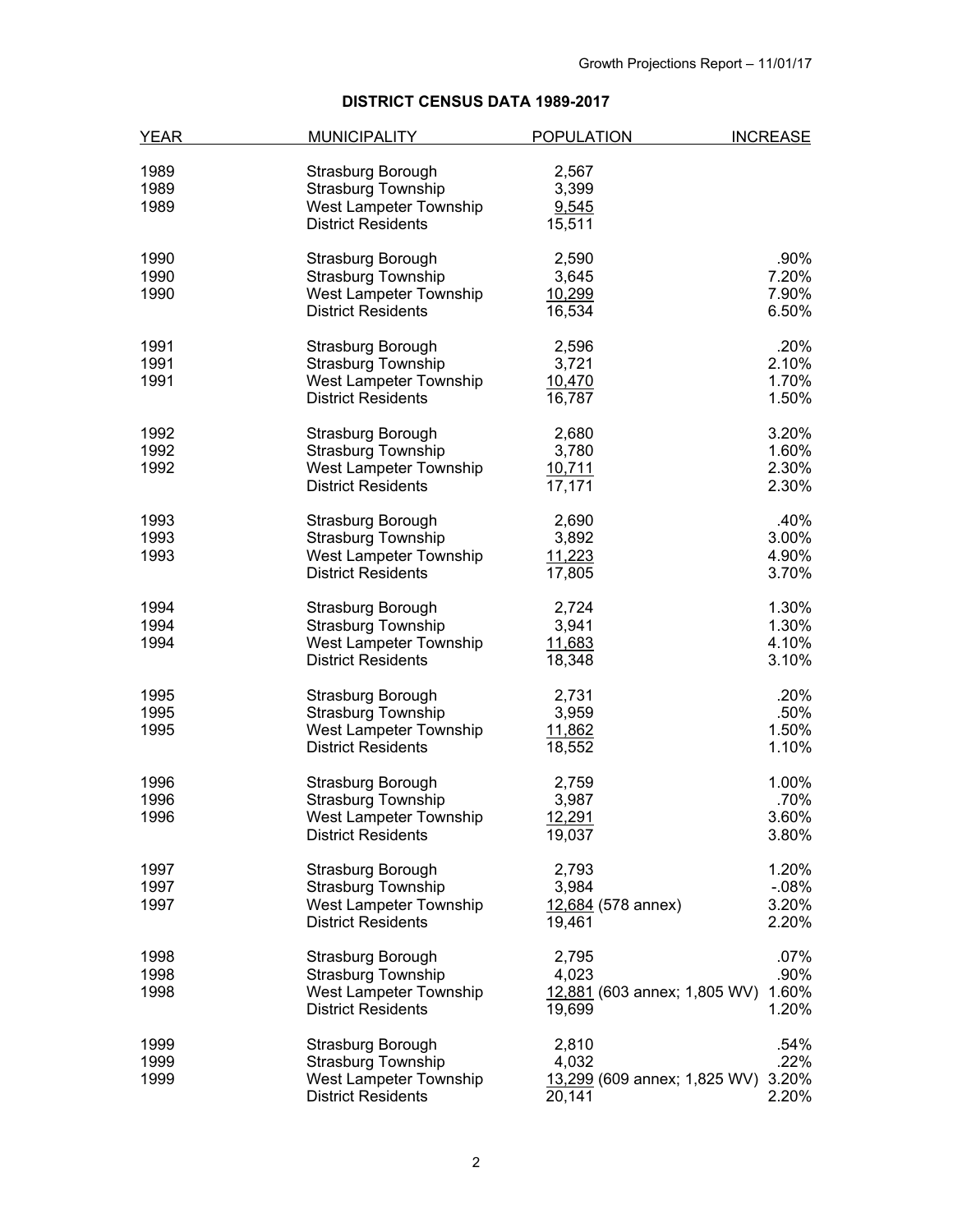| 2000<br>2000<br>2000 | Strasburg Borough<br><b>Strasburg Township</b><br>West Lampeter Township<br><b>District Residents</b> | .002%<br>2,816<br>.003%<br>4,045<br>13,881 (621 annex; 2,054 WV) 4.40%<br>20,742<br>3.00%         |  |
|----------------------|-------------------------------------------------------------------------------------------------------|---------------------------------------------------------------------------------------------------|--|
| 2001<br>2001<br>2001 | Strasburg Borough<br><b>Strasburg Township</b><br>West Lampeter Township<br><b>District Residents</b> | 2,820<br>.001%<br>4,051<br>.001%<br>14,127 (622 annex; 2,059 WV)<br>1.80%<br>20,998<br>1.20%      |  |
| 2002<br>2002<br>2002 | Strasburg Borough<br><b>Strasburg Township</b><br>West Lampeter Township<br><b>District Residents</b> | 2,780<br>$-1.40%$<br>4,098<br>1.20%<br>14,308 (620 annex; 1,973 WV) 1.30%<br>21,186<br>.90%       |  |
| 2003<br>2003<br>2003 | Strasburg Borough<br><b>Strasburg Township</b><br>West Lampeter Township<br><b>District Residents</b> | .35%<br>2,790<br>1.20%<br>4,148<br>14,670 (609 annex; 2,059 WV) 2.50%<br>1.95%<br>21,608          |  |
| 2004<br>2004<br>2004 | Strasburg Borough<br><b>Strasburg Township</b><br>West Lampeter Township<br><b>District Residents</b> | 2,738<br>$-1.80%$<br>4,171<br>.55%<br>15,209 (596 annex; 2,277 WV) 3.67%<br>22,118<br>2.36%       |  |
| 2005<br>2005<br>2005 | Strasburg Borough<br><b>Strasburg Township</b><br>West Lampeter Township<br><b>District Residents</b> | .70%<br>2,758<br>.07%<br>4,174<br>15,410 (598 annex; 2,312 WV) 1.32%<br>1.01%<br>22,342           |  |
| 2006<br>2006<br>2006 | Strasburg Borough<br><b>Strasburg Township</b><br>West Lampeter Township<br><b>District Residents</b> | 2,765<br>.25%<br>$-1.03%$<br>4,131<br>15,644 (598 annex; 2,353 WV) 1.52%<br>22,540<br>.89%        |  |
| 2007<br>2007<br>2007 | Strasburg Borough<br><b>Strasburg Township</b><br>West Lampeter Township<br><b>District Residents</b> | 1.40%<br>2,804<br>$-65%$<br>4,104<br>15,744 (598 annex; 2,485 WV)<br>.64%<br>.50%<br>22,652       |  |
| 2008<br>2008<br>2008 | Strasburg Borough<br><b>Strasburg Township</b><br>West Lampeter Township<br><b>District Residents</b> | $-1.06%$<br>2,774<br>4,020<br>$-2.05%$<br>1.37%<br>15,959 (590 annex; 2,470 WV)<br>22,753<br>.45% |  |
| 2009<br>2009<br>2009 | Strasburg Borough<br><b>Strasburg Township</b><br>West Lampeter Township<br><b>District Residents</b> | 2,825<br>1.80%<br>.70%<br>4,048<br>.10%<br>15,982 (586 annex; 2,412 WV)<br>.45%<br>22,855         |  |
| 2010<br>2010<br>2010 | Strasburg Borough<br>Strasburg Township<br>West Lampeter Township<br><b>District Residents</b>        | .78%<br>2,847<br>.72%<br>4,077<br>.95%<br>16,134 (577 annex; 2,484 WV)<br>.89%<br>23,058          |  |
| 2011<br>2011         | Strasburg Borough<br><b>Strasburg Township</b>                                                        | 2,824<br>$-0.80\%$<br>4,109<br>.78%                                                               |  |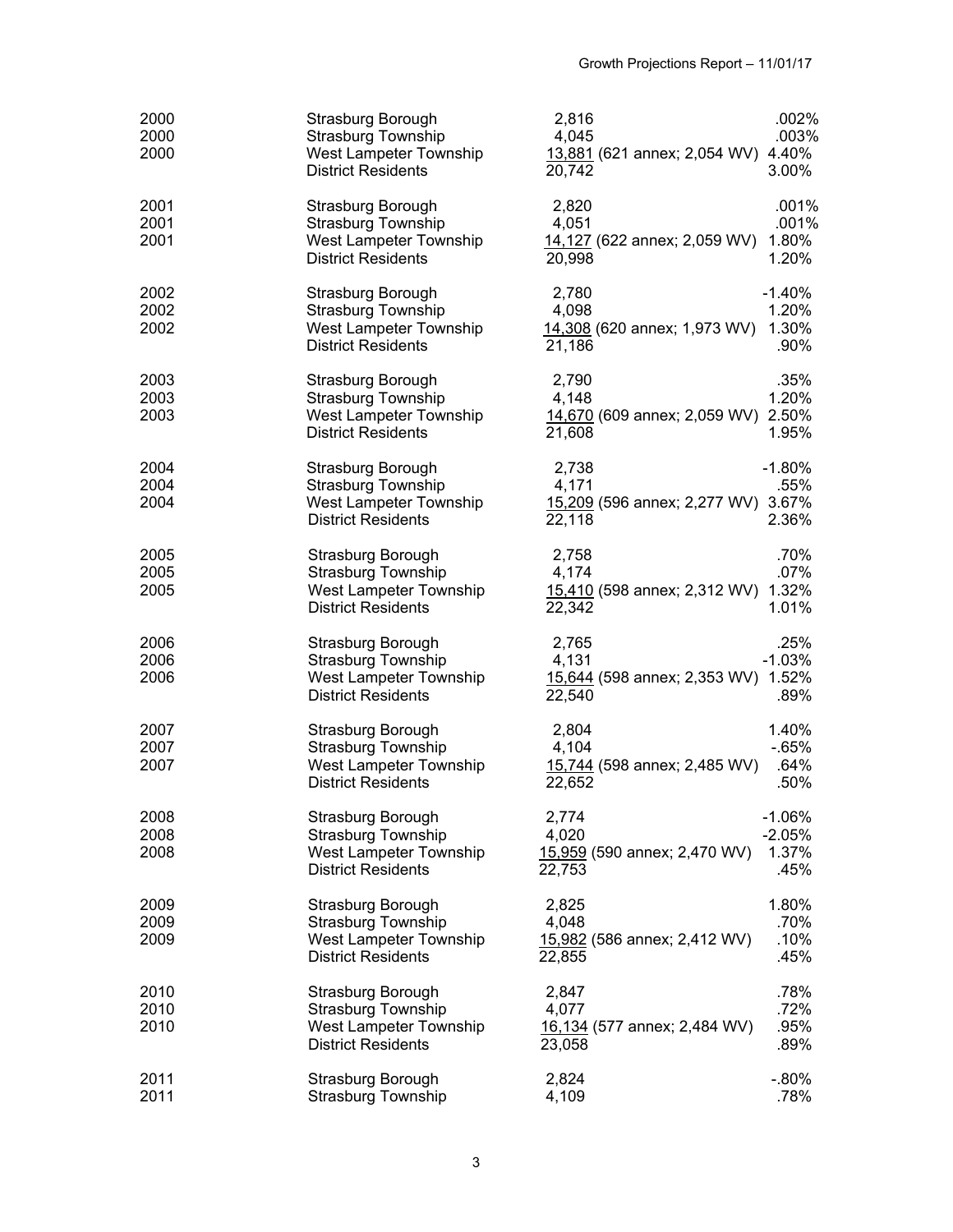| 2011                     | <b>West Lampeter Township</b><br><b>District Residents</b> | 16,073 (586 annex; 2,504 WV)<br>23,006  | $-0.38\%$<br>$-22\%$ |
|--------------------------|------------------------------------------------------------|-----------------------------------------|----------------------|
| 2012                     | Strasburg Borough                                          | 2,848                                   | .85%                 |
| 2012                     | <b>Strasburg Township</b>                                  | 4,082                                   | $-0.66%$             |
| 2012                     | West Lampeter Township<br><b>District Residents</b>        | 15,785 (587 annex; 2,149 WV)<br>22,715  | $-1.79%$<br>$-1.26%$ |
| 2013                     | Strasburg Borough                                          | 2,888                                   | 1.40%                |
| 2013                     | <b>Strasburg Township</b>                                  | 4,100                                   | .44%                 |
| 2013                     | West Lampeter Township<br><b>District Residents</b>        | 15,977 (596 annex; 2,226 WV*)<br>22,965 | 1.22%<br>1.10%       |
| 2014                     | Strasburg Borough                                          | 2,944                                   | 1.94%                |
| 2014                     | <b>Strasburg Township</b>                                  | 4,147                                   | 1.15%                |
| 2014                     | West Lampeter Township                                     | 16,271 (626 annex; 2,141 WV*)           | 1.84%                |
|                          | <b>District Residents</b>                                  | 23,362                                  | 1.73%                |
| 2015                     | Strasburg Borough                                          | 2,955                                   | .37%                 |
| 2015                     | <b>Strasburg Township</b>                                  | 4,241                                   | 2.27%                |
| 2015                     | West Lampeter Township                                     | 16,369 (609 annex; 2,141 WV*)           | .60%                 |
|                          | <b>District Residents</b>                                  | 23,565                                  | .87%                 |
| 2016                     | Strasburg Borough                                          | 2,974                                   | .64%                 |
| 2016                     | Strasburg Township                                         | 4,263                                   | .52%                 |
| 2016                     | West LampeterTownship                                      | 16,486 (620 annex; 2,144 WV*)           | .72%                 |
|                          | <b>District Residents</b>                                  | 23,723                                  | .67%                 |
| 2017                     | <b>Strasburg Borough</b>                                   | 3,010                                   | 1.21%                |
| 2017                     | <b>Strasburg Township</b>                                  | 4,336                                   | 1.71%                |
| 2017                     | <b>West Lampeter Township</b>                              | 16,850 (619 annex; 2,440 WV*)           | 2.21%                |
|                          | <b>District Residents</b>                                  | 24,196                                  | 1.99%                |
| Total Increase 1989-2017 |                                                            | 8,685                                   | 55.99%               |

**Note: Population reflects one resident counted for every listed District address with a nonresponse to census.** 

#### \* **14.48% of all Residents of West Lampeter Township live at Willow Valley. 10.08% of all District Residents live at Willow Valley.**

| <b>YEAR</b>          | <b>MUNICIPALITY</b>                                                                                    | <b>HOUSEHOLDS</b>                | <b>INCREASE</b>                  |
|----------------------|--------------------------------------------------------------------------------------------------------|----------------------------------|----------------------------------|
| 1992<br>1992<br>1992 | Strasburg Borough<br><b>Strasburg Township</b><br>West Lampeter Township<br>District Households        | 1,045<br>1,221<br>4,504<br>6,770 |                                  |
| 1993<br>1993<br>1993 | Strasburg Borough<br>Strasburg Township<br>West Lampeter Township<br><b>District Households</b>        | 1,079<br>1,247<br>4,603<br>6,929 | 3.30%<br>2.10%<br>2.20%<br>2.40% |
| 1994<br>1994<br>1994 | Strasburg Borough<br><b>Strasburg Township</b><br>West Lampeter Township<br><b>District Households</b> | 1,104<br>1,264<br>4,908<br>7.276 | 2.30%<br>1.40%<br>6.60%<br>5.00% |
| 1995<br>1995         | Strasburg Borough<br>Strasburg Township                                                                | 1,107<br>1,272                   | .30%<br>.60%                     |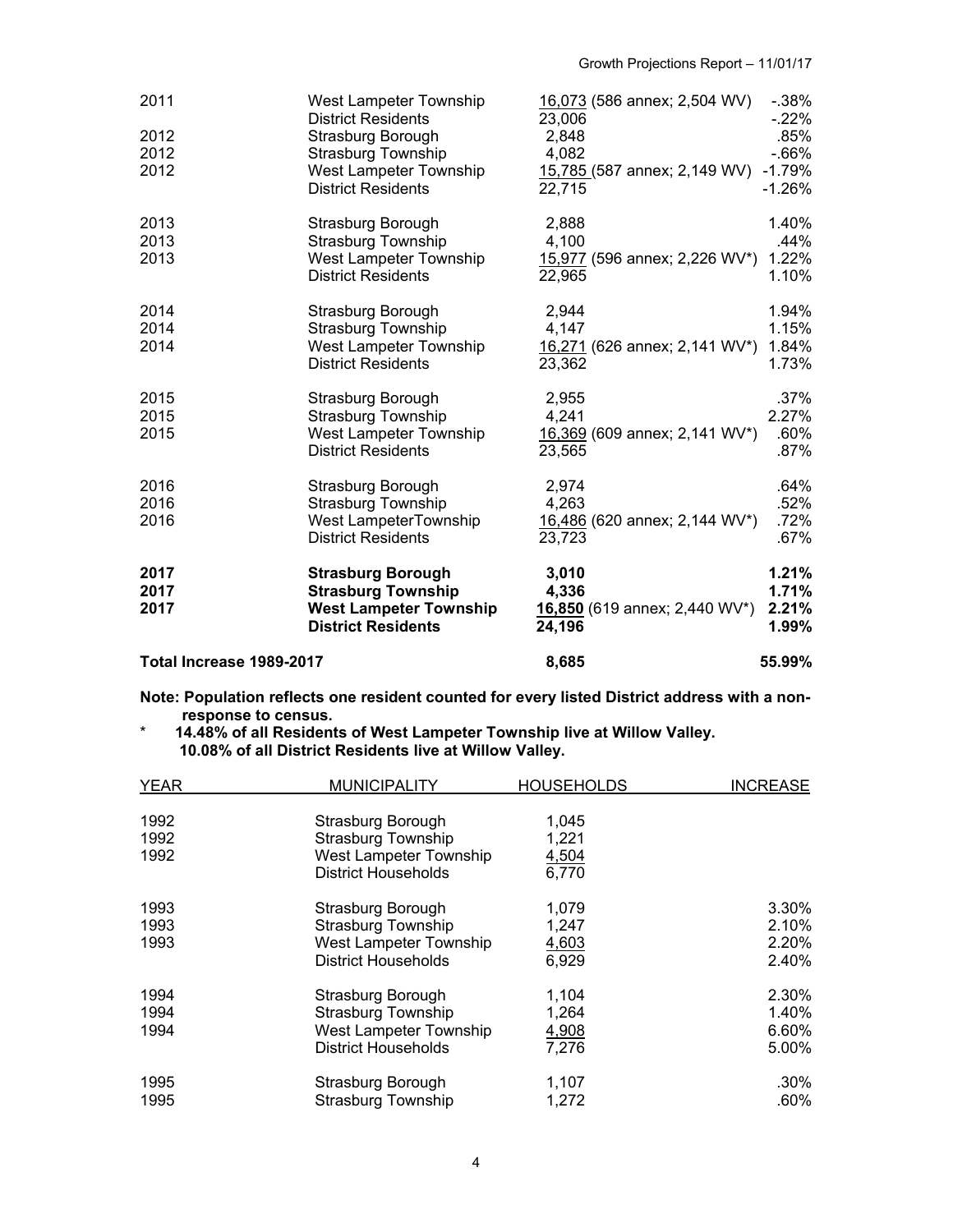| 1995                 | West Lampeter Township<br><b>District Households</b>                                                   | 5,084<br>7,463                                            | 3.60%<br>2.60%                      |
|----------------------|--------------------------------------------------------------------------------------------------------|-----------------------------------------------------------|-------------------------------------|
| 1996<br>1996<br>1996 | Strasburg Borough<br><b>Strasburg Township</b><br>West Lampeter Township<br><b>District Households</b> | 1,112<br>1,279<br>5,257<br>7,648                          | .40%<br>.50%<br>3.40%<br>2.50%      |
| 1997<br>1997<br>1997 | Strasburg Borough<br><b>Strasburg Township</b><br>West Lampeter Township<br><b>District Households</b> | 1,117<br>1,280<br>5,385 (214 annex; 1,233 WV)<br>7,782    | .40%<br>.07%<br>2.40%<br>1.70%      |
| 1998<br>1998<br>1998 | Strasburg Borough<br><b>Strasburg Township</b><br>West Lampeter Township<br><b>District Households</b> | 1,124<br>1,283<br>5,442 (217 annex; 1,234 WV)<br>7,849    | .60%<br>.23%<br>1.05%<br>.86%       |
| 1999<br>1999<br>1999 | Strasburg Borough<br><b>Strasburg Township</b><br>West Lampeter Township<br><b>District Households</b> | 1,148<br>1,288<br>5,621 (219 annex; 1,247 WV)<br>8,057    | 2.1%<br>.38%<br>3.28%<br>2.65%      |
| 2000<br>2000<br>2000 | Strasburg Borough<br><b>Strasburg Township</b><br>West Lampeter Township<br><b>District Households</b> | 1,150<br>1,295<br>5,780 (220 annex; 1,307 WV)<br>8,225    | .002%<br>.005%<br>2.80%<br>2.10%    |
| 2001<br>2001<br>2001 | Strasburg Borough<br><b>Strasburg Township</b><br>West Lampeter Township<br><b>District Households</b> | 1,150<br>1,305<br>5,898 (220 annex; 1,340 WV)<br>8,353    | $.00\%$<br>.70%<br>2.0%<br>1.5%     |
| 2002<br>2002<br>2002 | Strasburg Borough<br>Strasburg Township<br>West Lampeter Township<br><b>District Households</b>        | 1,150<br>1,313<br>$6,049$ (223 annex; 1,345 WV)<br>8,512  | .00%<br>.60%<br>2.60%<br>1.90%      |
| 2003<br>2003<br>2003 | Strasburg Borough<br>Strasburg Township<br>West Lampeter Township<br><b>District Households</b>        | 1,149<br>1,327<br>$6,141$ (225 annex; 1,350 WV)<br>8,617  | $-0.09%$<br>1.06%<br>1.50%<br>1.20% |
| 2004<br>2004<br>2004 | Strasburg Borough<br><b>Strasburg Township</b><br>West Lampeter Township<br><b>District Households</b> | 1,161<br>1,335<br>6,518 (221 annex; 1,585 WV)<br>9,014    | 1.00%<br>.60%<br>6.14%<br>4.60%     |
| 2005<br>2005<br>2005 | Strasburg Borough<br><b>Strasburg Township</b><br>West Lampeter Township<br><b>District Households</b> | 1,160<br>1,335<br>6,581 (221 annex; 1,585 WV)<br>9,076    | .00%<br>.00%<br>.96%<br>.69%        |
| 2006<br>2006<br>2006 | Strasburg Borough<br><b>Strasburg Township</b><br>West Lampeter Township<br><b>District Households</b> | 1,162<br>1,335<br>$6,706$ (221 annex; 1,585 WV))<br>9,203 | .17%<br>.00%<br>1.90%<br>1.40%      |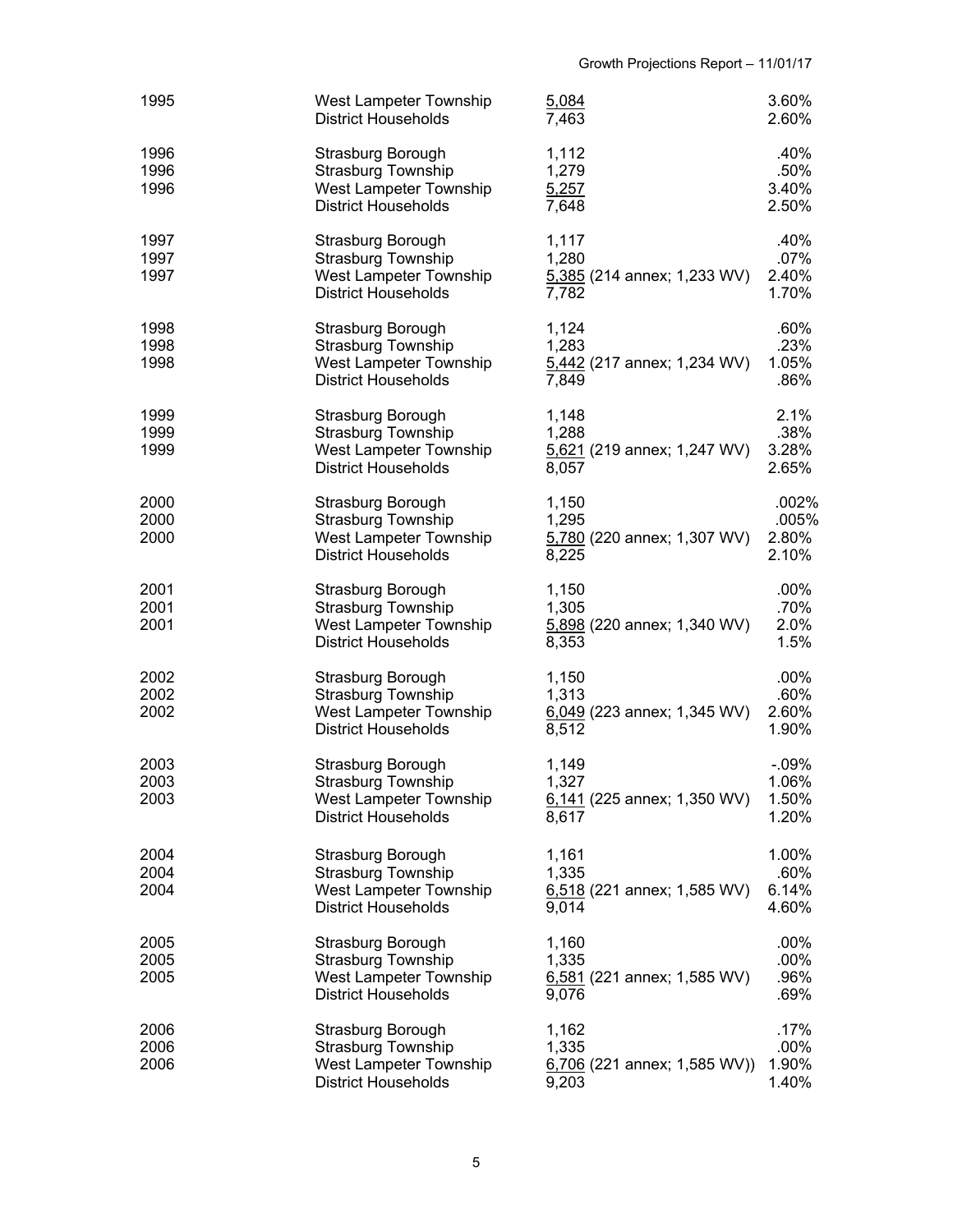| Total Increase 1992-2017 |                                                                                                                      | 2,952                                                    | 43.60%                                       |
|--------------------------|----------------------------------------------------------------------------------------------------------------------|----------------------------------------------------------|----------------------------------------------|
| 2017<br>2017<br>2017     | <b>Strasburg Borough</b><br><b>Strasburg Township</b><br><b>West Lampeter Township</b><br><b>District Households</b> | 1,251<br>1,369<br>7,102 (225 annex; 1,567 WV*)<br>9,722  | .32%<br>.29%<br>.75%<br>.63%                 |
| 2016<br>2016<br>2016     | Strasburg Borough<br><b>Strasburg Township</b><br>West Lampeter Township<br><b>District Households</b>               | 1,247<br>1,365<br>7,049 (227 annex; 1,544 WV*)<br>9,661  | 1.14%<br>.29%<br>.48%<br>.54%                |
| 2015<br>2015<br>2015     | Strasburg Borough<br><b>Strasburg Township</b><br>West Lampeter Township<br><b>District Households</b>               | 1,233<br>1,361<br>7,015 (226 annex; 1,543 WV*)<br>9,609  | 1.82%<br>.74%<br>.79%<br>.91%                |
| 2014<br>2014<br>2014     | Strasburg Borough<br>Strasburg Township<br>West Lampeter Township<br><b>District Households</b>                      | 1,211<br>1,351<br>6,960 (225 annex; 1,538 WV*)<br>9,522  | .83%<br>.22%<br>.81%<br>.73%                 |
| 2013<br>2013<br>2013     | Strasburg Borough<br><b>Strasburg Township</b><br>West Lampeter Township<br><b>District Households</b>               | 1,201<br>1,348<br>6,904 (223 annex; 1,525 WV*)<br>9,453  | .67%<br>.67%<br>.06%<br>.22%                 |
| 2012<br>2012<br>2012     | Strasburg Borough<br>Strasburg Township<br>West Lampeter Township<br><b>District Households</b>                      | 1,193<br>1,339<br>6,900 (222 annex; 1,570 WV)<br>9,432   | .68%<br>.30%<br>.48%<br>.48%                 |
| 2011<br>2011<br>2011     | Strasburg Borough<br><b>Strasburg Township</b><br>West Lampeter Township<br><b>District Households</b>               | 1,185<br>1,335<br>6,867 (222 annex; 1,570 WV)<br>9,387   | .59%<br>.37%<br>.32%<br>.88%                 |
| 2010<br>2010<br>2010     | Strasburg Borough<br><b>Strasburg Township</b><br>West Lampeter Township<br><b>District Households</b>               | 1,178<br>1,330<br>$6,845$ (222 annex; 1,570 WV)<br>9,353 | .77%<br>.61%<br>.40%<br>.53%                 |
| 2009<br>2009<br>2009     | Strasburg Borough<br><b>Strasburg Township</b><br>West Lampeter Township<br><b>District Households</b>               | 1,169<br>1,322<br>6,813 (222 annex; 1,585 WV)<br>9,304   | 1.39%<br>.46%<br>.75%<br>.79%                |
| 2008<br>2008<br>2008     | Strasburg Borough<br>Strasburg Township<br>West Lampeter Township<br><b>District Households</b>                      | 1,153<br>1,316<br>$6,762$ (222 annex; 1,585 WV)<br>9,231 | $-.77\%$<br>$-1.50%$<br>$-0.09%$<br>$-0.38%$ |
| 2007<br>2007<br>2007     | Strasburg Borough<br><b>Strasburg Township</b><br>West Lampeter Township<br><b>District Households</b>               | 1,162<br>1,336<br>6,768 (221 annex; 1,585 WV)<br>9,266   | $.00\%$<br>$.07\%$<br>.92%<br>.68%           |

**\* 16.12% of all District Households are at Willow Valley.**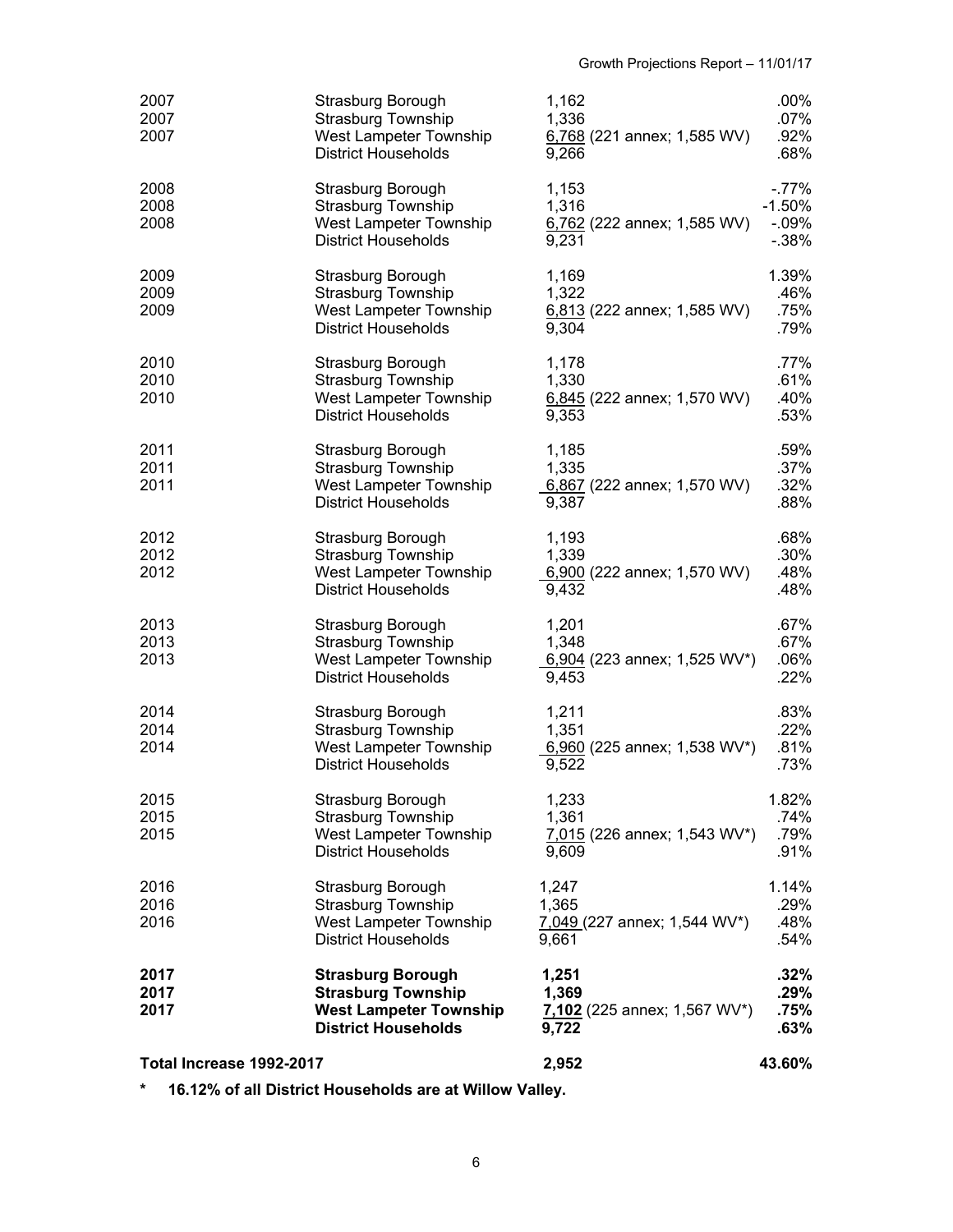## **NEW HOME SUBDIVISIONS**

## **West Lampeter Township**

- 1. Country Meadows Between Conard Road and Rockvale Road Phase 4 in planning stage (16 units), but not yet approved
- 2. Greenleaf Estates Lampeter Road

3 units remaining in Phase 2

4. Grouse Point - Rockvale Road

88 units to be developed (55 and older)

5. Mill Creek - At the joining of Conard Road and Windy Hill Road

8 units remaining in Phases 1-3; 5 units remain in Phase 4; Phase 5 completed

7. Stone Meadows - East side of Lampeter Road and Village Road intersection

14 units approved, but not recorded

8. Thunder Lane

1 home remaining to be built

9. West Creek

261 total residences (mixture of residential and commercial) - very dense – no construction application

10. Willow Bend - Formerly Hunter's Glen Breneman Road

Approximately 16 units remaining to be built (over 70% complete)

11. Willow Ridge Manor - East side of road, near Broadmoor

1 Farmhouse on Eshleman Mill remaining

12. Willow Valley - Herr Property

220 units planned; no construction application

13. Witmer/Hess Property - Behind Municipal Building

112 units proposed, no approval at this time

14. Peony and Lampeter Roads

17 single family homes planned, plans approved, but not recorded

 In addition, there will be approximately 10 non-development lots where houses will be built and occupied this year.

## **The number of proposed residences at this time in West Lampeter Township is 756.**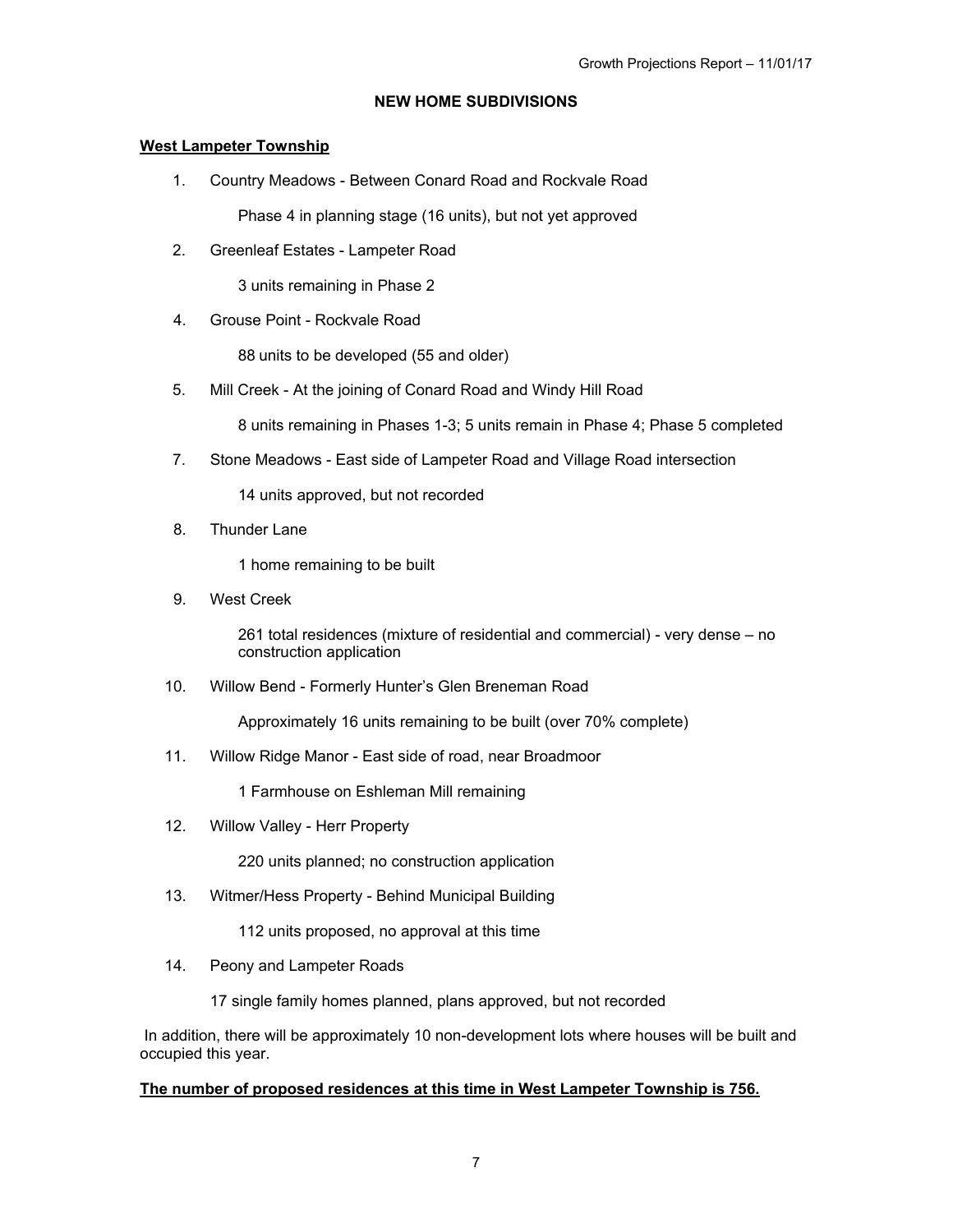## **Strasburg Borough**

16. Feister Farm - Between North Jackson Street and North Decatur Street

Owned by Glenn Eshleman. No plans currently exist to develop this property.

17. Strasburg Commons - Formerly Historic Strasburg

An adult community (55+) of 106 units. Being developed by Charter Homes. The first phase is 42 units, and 1 remain to be completed.

The second phase is 64 units, and 24 remain to be completed

18. Trails 2 - An extension of Sunset Avenue

Six homes have now received final approval – no progress

#### **Potential number of homes at this time in Strasburg Borough is 31.**

#### **Strasburg Township**

- 19. The municipality normally averages six to seven new homes per year. Six homes were built in the past year.
- 20. There is potential for development of a 10-acre tract at Hartman Bridge and Herr Roads. This development would include both commercial and a possible 100-unit residential component; however, the development of this property is at least one year in the future and will build over a five-year period. Focus is retirees and young professionals without children.

## **Potential number of homes for the next year in Strasburg Township is 7-10.**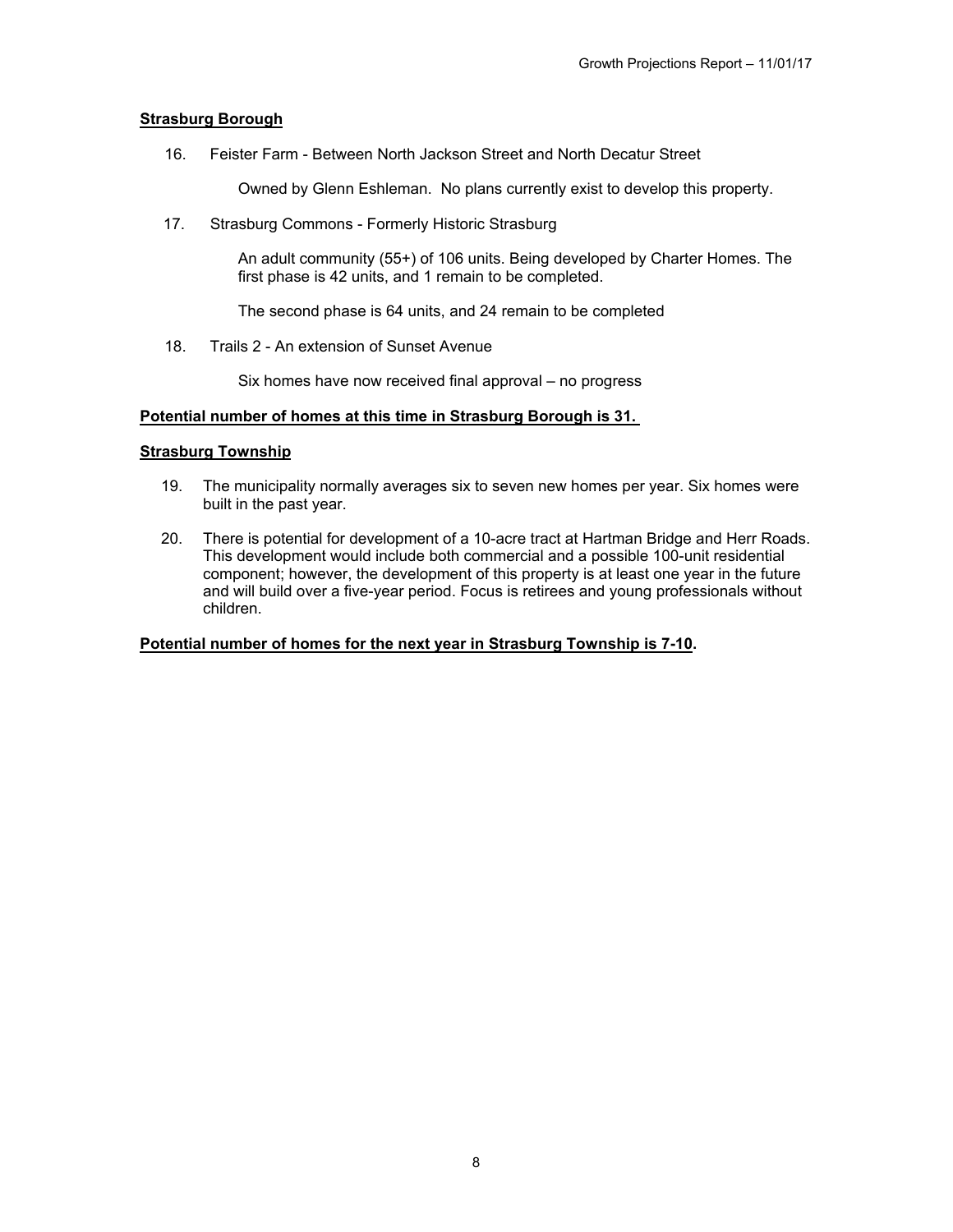## **SUMMARY OF PROJECTED NEW HOMES**

Several extrapolations can be drawn from the data on the previous pages. These projections are conjecture based upon these plans and past experience.

- 1. There are approximately **756** units planned for West Lampeter Township in the next several years.
- 2. There are approximately **31** units planned for Strasburg Borough
- 3. The municipality has averaged less than **10** new homes each year for the last 10 years.

#### **Summary**

A total of **797** homes are potential for the next few years depending upon many factors including the economy and the sewer moratorium. The breakdown by municipality for these potential homes is as follows:

| Strasburg Borough      | 31    |
|------------------------|-------|
| Strasburg Township     | 10    |
| West Lampeter Township | 756 * |

\* includes 10 non-development homes annually

Presently, we average **.323** children per household that attend public school. If the home school, tutor, and cyber school students (130) and private/parochial students (696) are included in the calculation, the average household contains .408 school-age children. If Willow Valley's households (1,567) were excluded, each household averages .486 school-age children. If this ratio continues and if all units are built, this would be an increase of approximately 257 schoolage children residing in the District.

Our students come from approximately 2,031 different addresses (households). This means that approximately 20.89% of our households have students in school. If Willow Valley is subtracted, the percent of our households that have students in school is approximately 24.9%.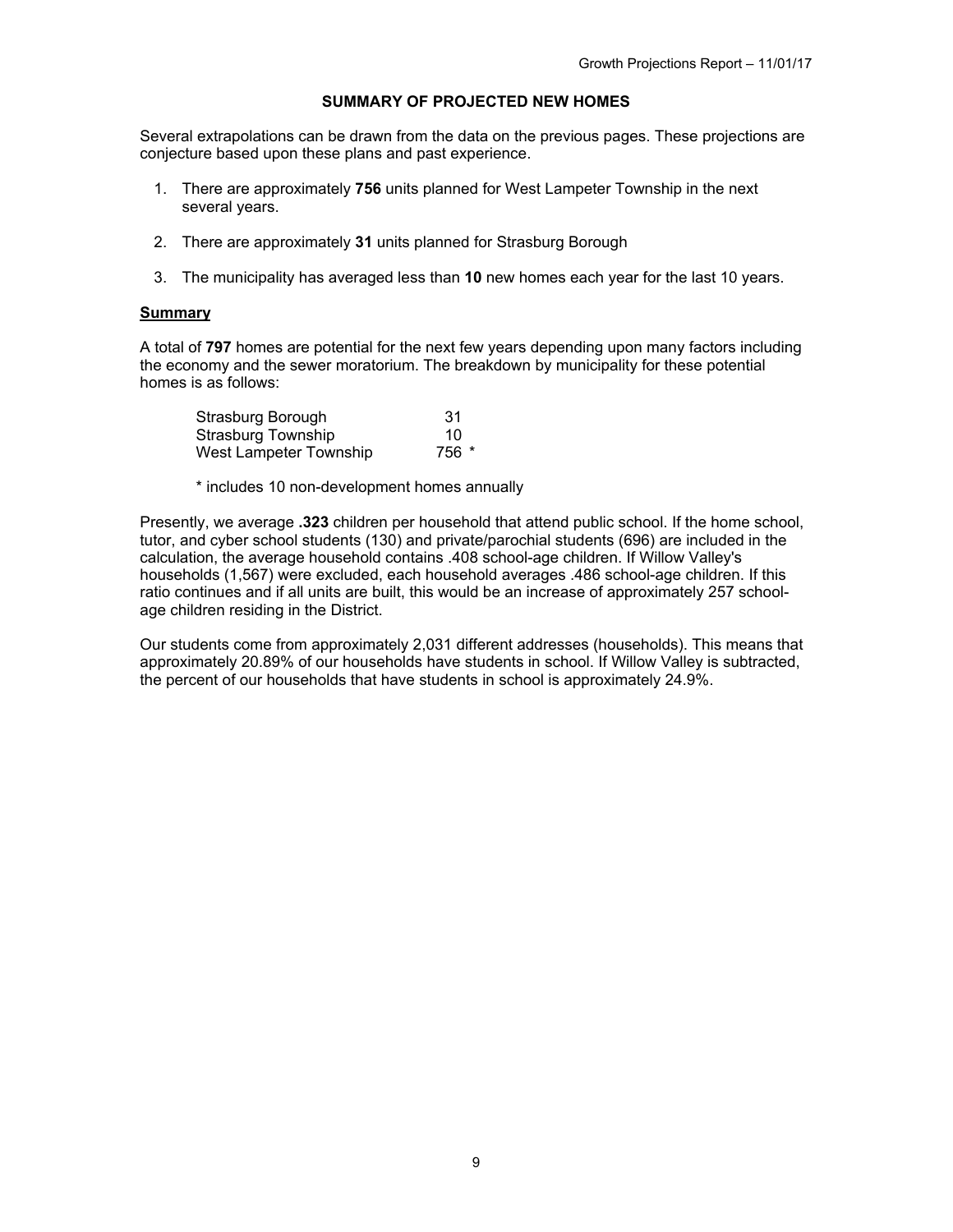## **BUILDING CAPACITIES AND IMPLICATIONS**

## **District Enrollment – October 1, 2017 – Students For Which District Receives Subsidy**

| <b>BUILDING</b><br><b>Lampeter Elementary School</b><br>Hans Herr Elementary School<br>Martin Meylin Middle School<br>Lampeter-Strasburg High School | <b>BUILDING ENROLLMENT</b><br>644<br>704<br>736<br>1,053 |
|------------------------------------------------------------------------------------------------------------------------------------------------------|----------------------------------------------------------|
| <b>Total Building Enrollment</b>                                                                                                                     | 3.137                                                    |
| <b>Present Building Capacity</b>                                                                                                                     |                                                          |
| <b>BUILDING</b><br><b>Lampeter Elementary School</b><br>Hans Herr Elementary School<br>Martin Meylin Middle School<br>Lampeter-Strasburg High School | STUDENT CAPACITY<br>$525*$<br>776 *<br>822<br>1,218      |
| <b>Total Building Capacity</b>                                                                                                                       | 3.341                                                    |

\* Elementary capacities are based upon 20 students per kindergarten and first grade, 23 students per second and third grade, and 25 students per fourth and fifth grade. It should be noted that a number of current classrooms have two to three more students than the capacity listed. It is also important to note that only one half of our kindergarten students are in Lampeter Elementary School at any given time.

#### **Present Building Physical Enrollment 2017**

| <b>BUILDING</b><br>Lampeter Elementary School<br>Hans Herr Elementary School<br>Martin Meylin Middle School<br>Lampeter-Strasburg High School | <b>BUILDING PHYSICAL ENROLLMENT</b><br>631<br>695<br>724<br>946 |                     |                     |                     |                     |  |
|-----------------------------------------------------------------------------------------------------------------------------------------------|-----------------------------------------------------------------|---------------------|---------------------|---------------------|---------------------|--|
| <b>Total Building Physical Enrollment</b>                                                                                                     |                                                                 |                     | 2,996               |                     |                     |  |
| <b>Projected Enrollment</b>                                                                                                                   | 2018                                                            | 2019                | 2020                | 2021                | 2022                |  |
| Elementary<br>Middle School<br><b>High School</b>                                                                                             | 1,360<br>729<br>967                                             | 1,375<br>726<br>972 | 1,375<br>754<br>970 | 1,438<br>731<br>960 | 1,483<br>742<br>970 |  |
| <b>Total Enrollment</b>                                                                                                                       | 3,056                                                           | 3,073               | 3,099               | 3,129               | 3,195               |  |
| Difference between District<br>capacity (3,341) and enrollment                                                                                | 285                                                             | 268                 | 242                 | 212                 | 146                 |  |
| Difference between elementary<br>capacity (1,301) and enrollment                                                                              | -59                                                             | $-74$               | -74                 | $-137$              | $-182$              |  |
| Difference between middle school<br>capacity (822) and enrollment                                                                             | 93                                                              | 96                  | 68                  | 91                  | 80                  |  |
| Difference between high school<br>Capacity (1,218) and enrollment                                                                             | 251                                                             | 246                 | 248                 | 248                 | 248                 |  |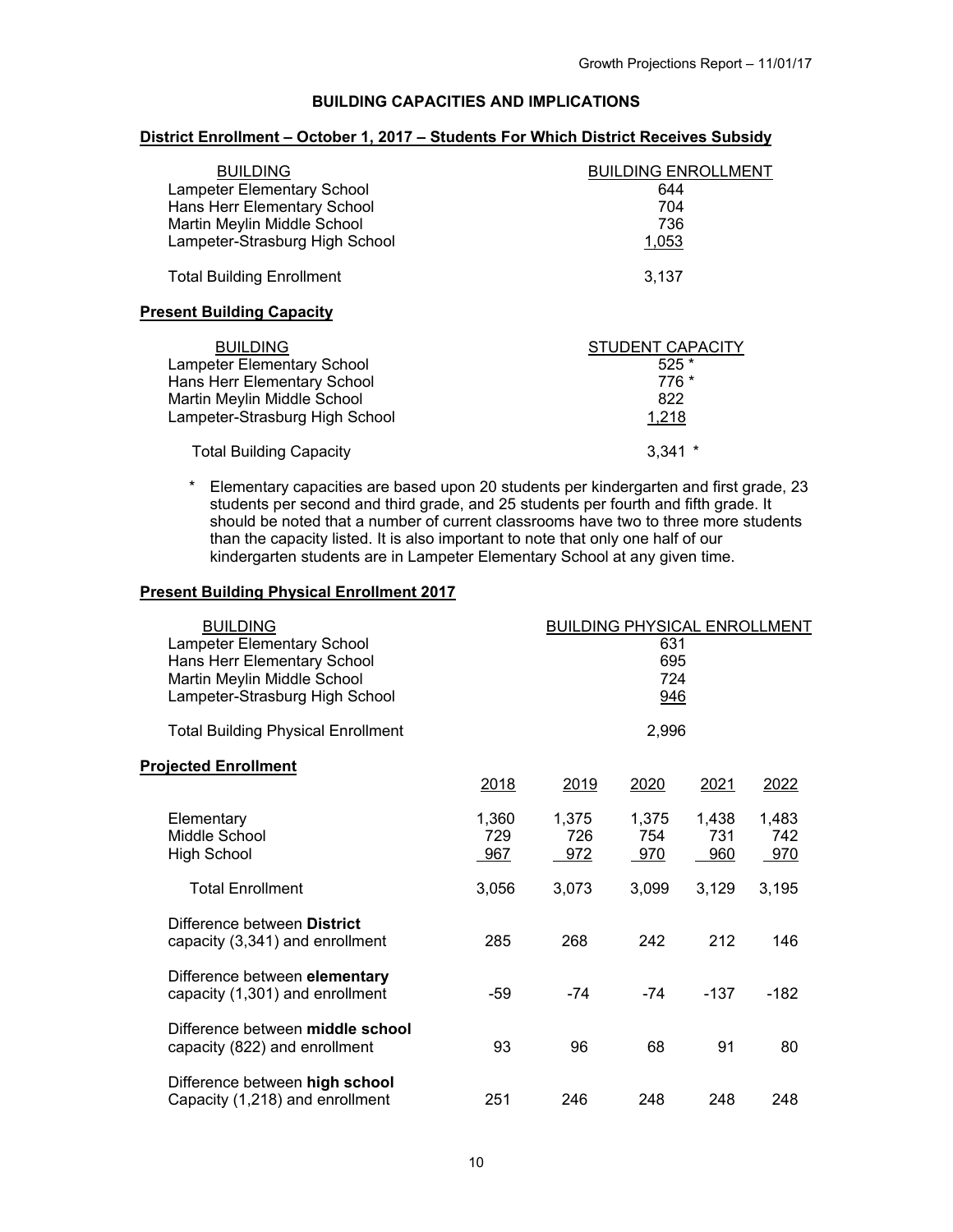Numbers of students in District buildings do not accurately reflect the number of students who are receiving their education in District buildings because some students attend the Lancaster County Career and Technology Center, Lancaster County Academy, Lancaster Lebanon Virtual Solutions, or other appropriate placements located outside the District. The number of District secondary students currently being educated for either full or partial days outside the District is 119, while the number of elementary students is 22.

## **Growth Time Line**

The closing of Strasburg Elementary School in 2013 transitioned all K-2 students to Lampeter Elementary School. With this transition, the following statements are true:

- 1. All buildings are presently within capacity limits.
- 2. With projections based upon live births, it appears that all buildings will remain within capacity limits for the foreseeable future.
- 3. All buildings are being properly maintained and remain in very good condition.

**It is, however, important to remember that enrollment numbers are based on projections. The further into the future that the one extends, the less reliable the projections become.**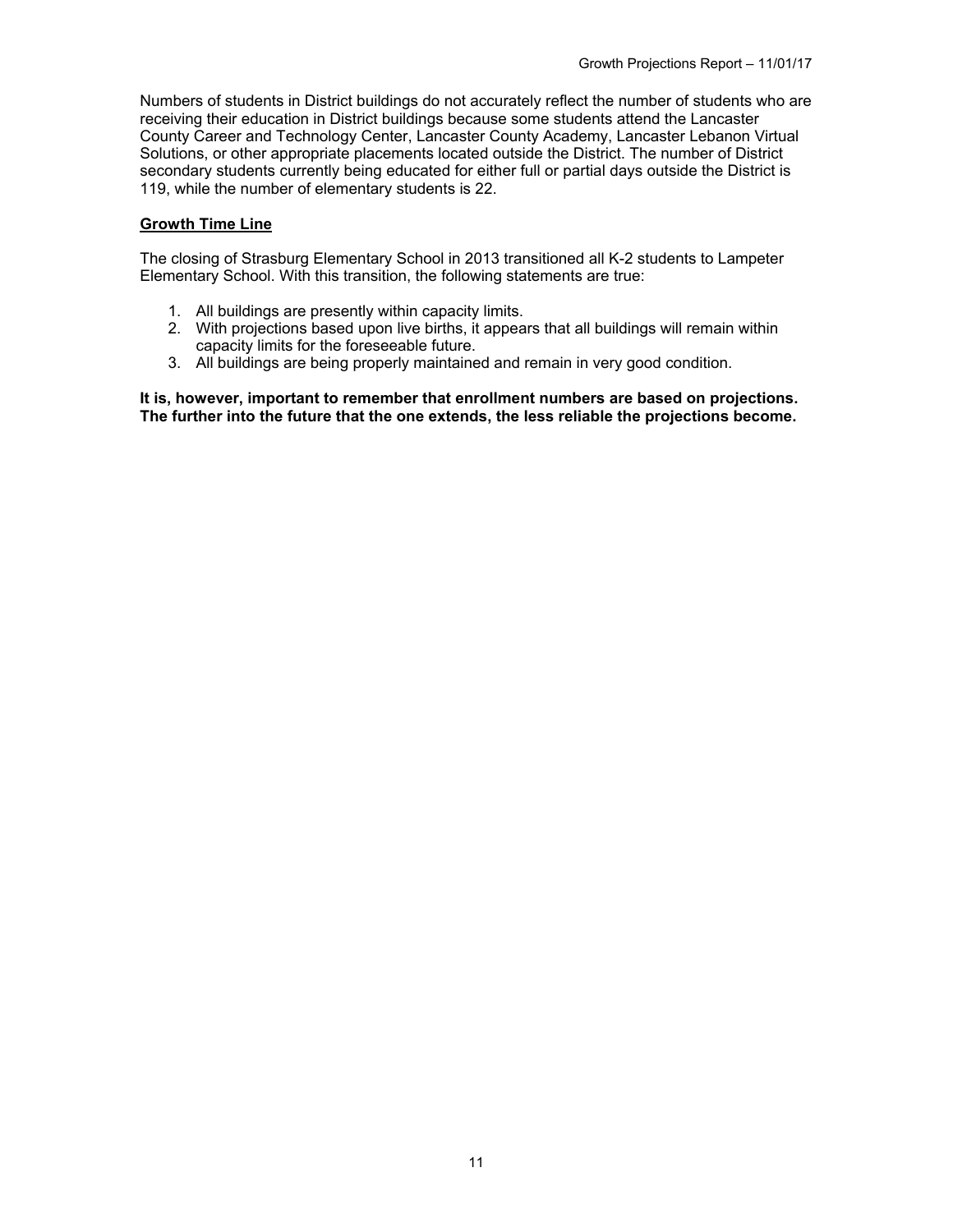## **FUTURE ENROLLMENT PROJECTIONS**

|                    |          | 2018-2019 | 2019-2020 | 2020-2021 | 2021-2022 | 2022-2023 |
|--------------------|----------|-----------|-----------|-----------|-----------|-----------|
| Elementary         | Kdg.     | 223       | 204       | 206       | 224       | 242       |
|                    | Grade 1  | 242       | 236       | 215       | 218       | 237       |
|                    | Grade 2  | 219       | 250       | 244       | 222       | 225       |
|                    | Grade 3  | 196       | 229       | 262       | 255       | 232       |
|                    | Grade 4  | 244       | 204       | 238       | 273       | 265       |
|                    | Grade 5  | 236       | 252       | 210       | 246       | 282       |
|                    | Total    | 1,360     | 1,375     | 1,375     | 1,438     | 1,483     |
| Middle School      | Grade 6  | 242       | 246       | 263       | 219       | 257       |
|                    | Grade 7  | 234       | 241       | 245       | 262       | 218       |
|                    | Grade 8  | 253       | 239       | 246       | 250       | 267       |
|                    | Total    | 729       | 726       | 754       | 731       | 742       |
| <b>High School</b> | Grade 9  | 253       | 266       | 251       | 259       | 263       |
|                    | Grade 10 | 257       | 240       | 252       | 238       | 246       |
|                    | Grade 11 | 222       | 238       | 223       | 234       | 221       |
|                    | Grade 12 | 235       | 228       | 244       | 229       | 240       |
|                    | Total    | 967       | 972       | 970       | 960       | 970       |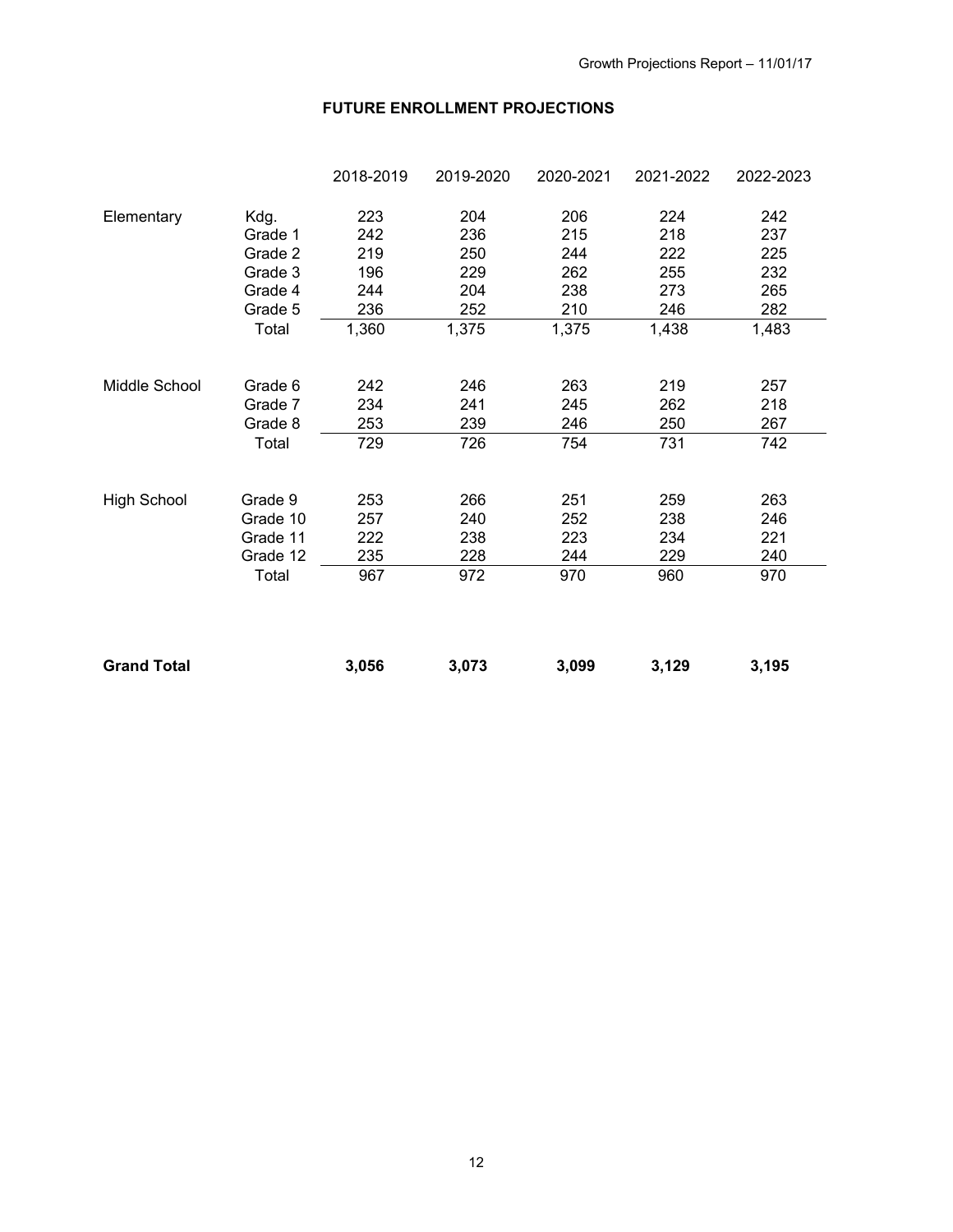# **HOME SCHOOL, TUTOR, AND CYBER CHARTER SCHOOL STUDENT INFORMATION**

|                                                                                           | <b>Enrollments</b><br>10/01/17 |
|-------------------------------------------------------------------------------------------|--------------------------------|
| Total Number of Families (excludes LLVS)                                                  | 75                             |
| Total Number of Home School & Tutor Students                                              | 95                             |
| Total Number of Cyber School Students (excludes LLVS)                                     | 35                             |
| Number of Lancaster Lebanon Virtual Solutions (LLVS) Students<br>(Public School Students) | 36                             |

| Grade<br>Level               | Home<br><b>School</b><br><b>Category</b><br><b>Totals by</b><br><b>Grade</b> | <b>Tutor</b><br>Category<br><b>Totals by</b><br>Grade | Cyber<br><b>School</b><br>Category<br><b>Totals by</b><br>Grade | <b>LLVS</b><br>Category<br><b>Totals by</b><br>Grade<br>(Provided<br>by $L-S$ ) | <b>Totals by</b><br>Grade<br>Level |
|------------------------------|------------------------------------------------------------------------------|-------------------------------------------------------|-----------------------------------------------------------------|---------------------------------------------------------------------------------|------------------------------------|
| Ungraded                     | $\overline{0}$                                                               | $\overline{0}$                                        | $\overline{0}$                                                  | 0                                                                               | 0                                  |
| Grade K                      | 0                                                                            | $\overline{0}$                                        | 3                                                               | 0                                                                               | 3                                  |
| Grade 1                      | 0                                                                            | $\mathbf{0}$                                          | 1                                                               | 0                                                                               | 1                                  |
| Grade 2                      | 6                                                                            | $\mathbf{0}$                                          | $\overline{0}$                                                  | 0                                                                               | 6                                  |
| Grade 3                      | 10                                                                           | $\overline{0}$                                        | $\overline{0}$                                                  | 0                                                                               | 10                                 |
| Grade 4                      | 11                                                                           | $\overline{0}$                                        | $\overline{c}$                                                  | 0                                                                               | 13                                 |
| Grade 5                      | 10                                                                           | $\overline{0}$                                        | $\overline{c}$                                                  | 0                                                                               | 12                                 |
| Grade 6                      | 10                                                                           | 0                                                     | 5                                                               | 0                                                                               | 15                                 |
| Grade 7                      | 11                                                                           | $\overline{0}$                                        | $\overline{2}$                                                  | 1                                                                               | 14                                 |
| Grade 8                      | 6                                                                            | 0                                                     | 5                                                               | 1                                                                               | 12                                 |
| Grade 9                      | 8                                                                            | $\overline{0}$                                        | $\overline{2}$                                                  | 3                                                                               | 13                                 |
| Grade 10                     | 8                                                                            | 0                                                     | 3                                                               | 9                                                                               | 20                                 |
| Grade 11                     | 6                                                                            | $\overline{0}$                                        | 6                                                               | 14                                                                              | 26                                 |
| Grade 12                     | 8                                                                            | 1                                                     | $\overline{4}$                                                  | 8                                                                               | 21                                 |
| <b>Totals by</b><br>Category | 94                                                                           | 1                                                     | 35                                                              | 36                                                                              | 166                                |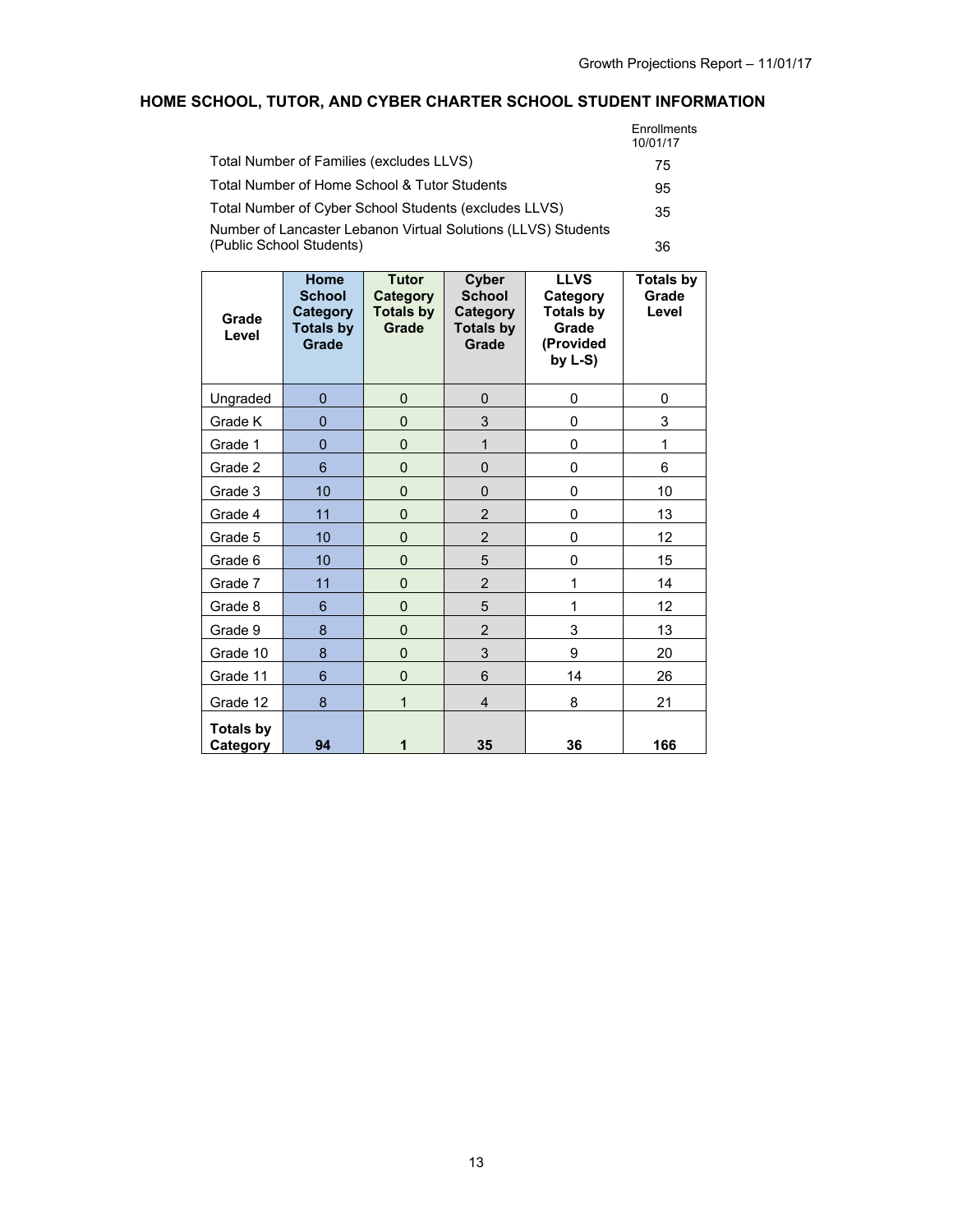

**Six-Year Summary Table: Home School, Tutor, and Cyber School Students**  October 1, 2012, through October 1, 2017

| 6 Year Totals                                | 2012-2013 | 2013-2014 | 2014-2015 | 2015-2016 | 2016-2017 | 2017-2018 |
|----------------------------------------------|-----------|-----------|-----------|-----------|-----------|-----------|
| Number of Families                           | 86        | 74        | 78        | 78        | 71        | 75        |
| Number of Home<br>School & Tutored           | 101       | 90        | 100       | 94        | 91        | 95        |
| Number of Cyber<br>School (excludes<br>LLVS) | 46        | 41        | 45        | 38        | 31        | 35        |
| Number of LLVS                               | 11        | 20        | 28        | 29        | 32        | 36        |
| <b>Total of Students</b><br>by Year          | 158       | 151       | 173       | 161       | 154       | 166       |

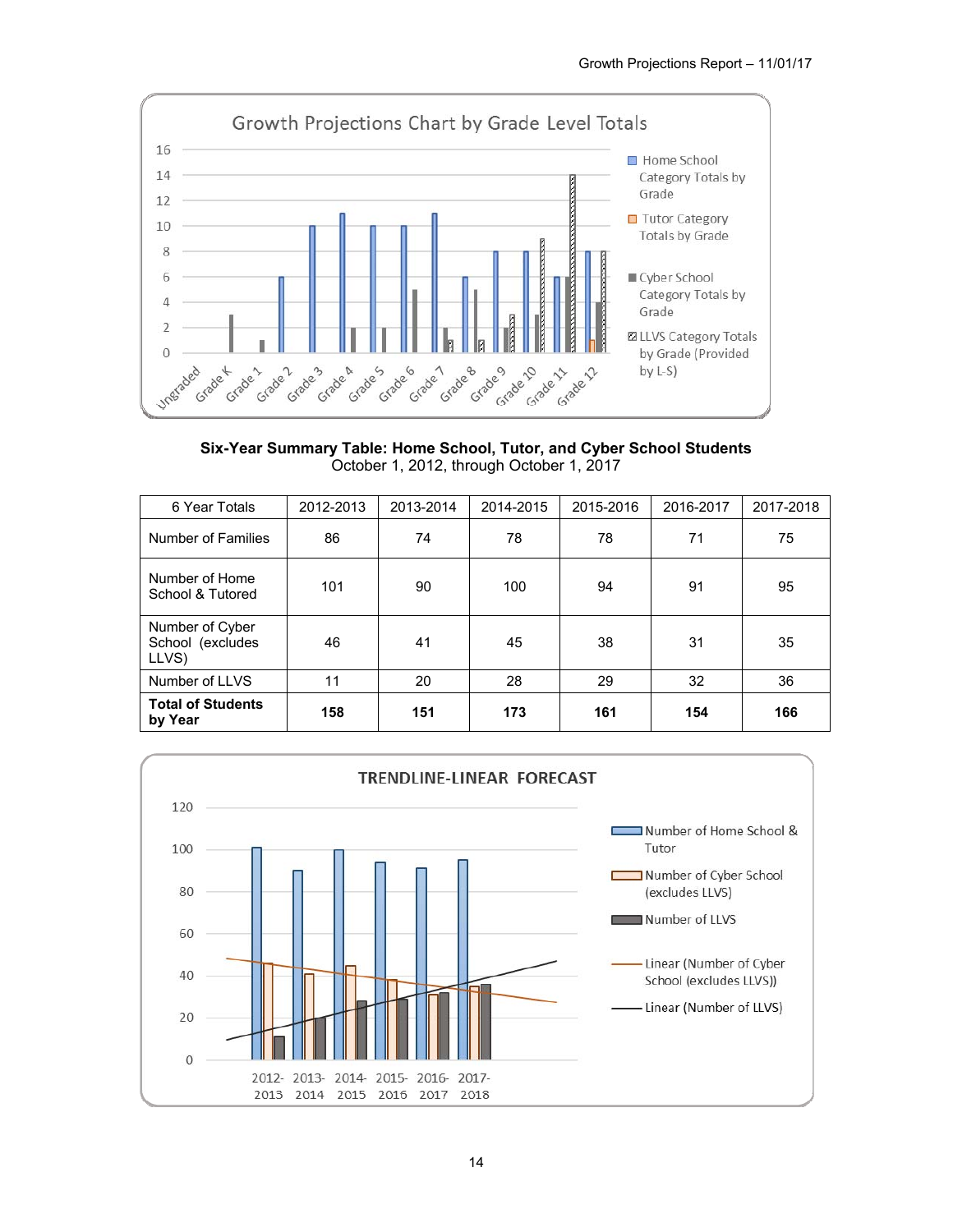# **PRIVATE / PAROCHIAL SCHOOL STUDENT INFORMATION**

## **Total Number of Students: 696**

| <b>AMISH SCHOOLS</b>                       | <b>Students</b><br>per<br><b>School</b> | <b>OTHER PRIVATE SCHOOLS</b>       | <b>Studer</b><br>per<br>Scho |
|--------------------------------------------|-----------------------------------------|------------------------------------|------------------------------|
| <b>Beaver Valley</b>                       | 31                                      | <b>Bald Eagle Boys Camp</b>        | $\overline{2}$               |
| <b>Belmont Special</b>                     | $\mathbf 1$                             | <b>Bethel Mennonite</b>            | $\overline{4}$               |
| <b>Bunker Hill</b>                         | 30                                      | Chesterbrook Academy               | $\overline{2}$               |
| Calamus Run                                | 3                                       | Dayspring Christian Academy        | 15                           |
| Edisonville                                | 28                                      | Enlightium                         | $\mathbf{1}$                 |
| Fairview                                   | 0                                       | Fairhaven Christian                | $\overline{4}$               |
| Foggy Ridge                                | 3                                       | Grier School                       | $\mathbf{1}$                 |
| Hawksville                                 | $\overline{7}$                          | Lancaster Catholic High School     | 11                           |
| Iva                                        | 11                                      | Lancaster Country Day              | 13                           |
| King Vocational                            | 3                                       | LCCS - Leola Campus                | 18                           |
| Krantz Mill                                | 21                                      | <b>LCCS - West Lampeter Campus</b> | 24                           |
| Locust Ridge                               | 23                                      | Lancaster Mennonite - Lancaster    | 29                           |
| North Jackson                              | 17                                      | Lancaster Mennonite - Locust Grove | 25                           |
| North Star                                 | 30                                      | Lancaster Mennonite - New Danville | 6                            |
| North Star (V)                             | 0                                       | Linden Hall                        | $\mathbf{1}$                 |
| Picadilly Ridge                            | 3                                       | Linville Hill Mennonite            | 48                           |
| Paradise (V)                               | $\mathbf{1}$                            | Lititz Christian                   | $\mathbf{1}$                 |
| Refton                                     | 11                                      | Little Britain Mennonite           | 3                            |
| Rockvale                                   | 17                                      | Montessori Academy                 | $\overline{a}$               |
| Rockvale/Rocky Ridge/<br>Rocky Springs (V) | 10                                      | Mother of Divine Grace             | $\overline{2}$               |
| Rocky Ridge                                | 9                                       | Quarryville Mennonite              | 4                            |
| <b>Rocky Springs</b>                       | 26                                      | Resurrection                       | 10                           |
| Sides Mill                                 | 29                                      | Sacred Heart                       | $\overline{2}$               |
| Strasburg (V)                              | 29                                      | St. Anne                           | $\overline{7}$               |
| Summit Hill                                | 17                                      | St. Leo                            | $\overline{4}$               |
| Sycamore                                   | 29                                      | Summitville Christian              | 3                            |
| <b>Twin Elm</b>                            | 23                                      | Susquehanna Waldorf                | $\overline{a}$               |
| White Oak                                  | 11                                      | The Janus School                   | 1                            |
| White Oak (V)                              | $\mathbf{0}$                            | The New School                     | 3                            |
| Woodland                                   | 19                                      | Way of Jesus Academy               | $\overline{4}$               |
| <b>Amish Totals</b>                        | 442                                     | <b>Weavertown Mennonite</b>        | $\overline{a}$               |

| <b>OTHER PRIVATE SCHOOLS</b>        | <b>Students</b><br>per |
|-------------------------------------|------------------------|
|                                     | School                 |
| <b>Bald Eagle Boys Camp</b>         | 2                      |
| <b>Bethel Mennonite</b>             | 4                      |
| Chesterbrook Academy                | $\overline{2}$         |
| Dayspring Christian Academy         | 15                     |
| Enlightium                          | 1                      |
| Fairhaven Christian                 | 4                      |
| Grier School                        | 1                      |
| Lancaster Catholic High School      | 11                     |
| Lancaster Country Day               | 13                     |
| <b>LCCS - Leola Campus</b>          | 18                     |
| <b>LCCS - West Lampeter Campus</b>  | 24                     |
| Lancaster Mennonite - Lancaster     | 29                     |
| Lancaster Mennonite - Locust Grove  | 25                     |
| Lancaster Mennonite - New Danville  | 6                      |
| Linden Hall                         | 1                      |
| Linville Hill Mennonite             | 48                     |
| Lititz Christian                    | 1                      |
| Little Britain Mennonite            | 3                      |
| Montessori Academy                  | 2                      |
| Mother of Divine Grace              | 2                      |
| Quarryville Mennonite               | 4                      |
| Resurrection                        | 10                     |
| <b>Sacred Heart</b>                 | 2                      |
| St. Anne                            | 7                      |
| St. Leo                             | 4                      |
| Summitville Christian               | 3                      |
| Susquehanna Waldorf                 | 2                      |
| The Janus School                    | 1                      |
| The New School                      | 3                      |
| Way of Jesus Academy                | 4                      |
| <b>Weavertown Mennonite</b>         | 2                      |
| <b>White River Academy</b>          | 0                      |
| <b>Other Private Schools Totals</b> | 254                    |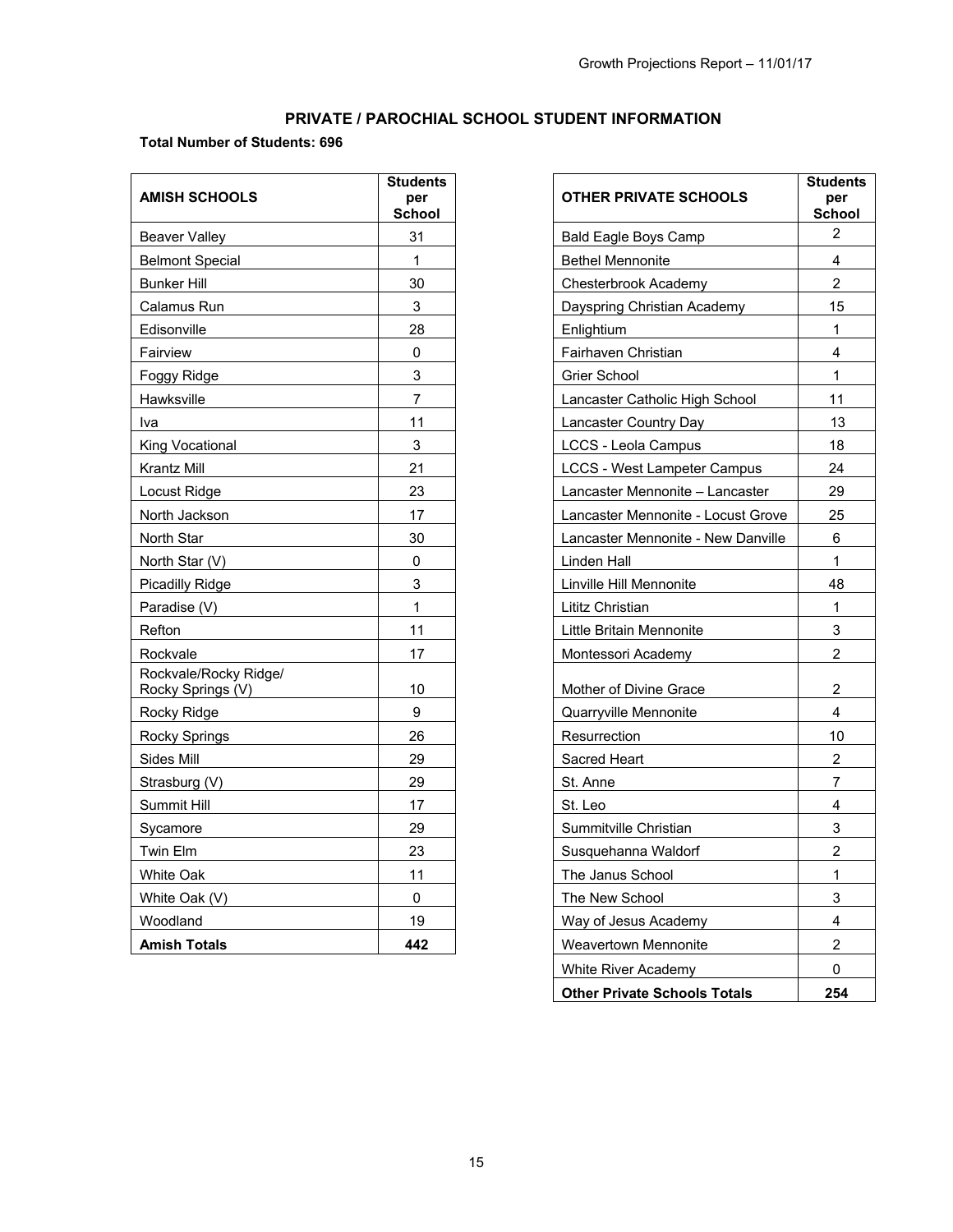| <b>Grade Level</b>      | <b>Students per Grade</b><br><b>Level Amish</b> | <b>Students per Grade</b><br><b>Level Other / Private</b> | Totals Amish & Other /<br>Private per Grade Level |
|-------------------------|-------------------------------------------------|-----------------------------------------------------------|---------------------------------------------------|
| Κ                       | 0                                               | 29                                                        | 29                                                |
| 1                       | 53                                              | 28                                                        | 81                                                |
| $\overline{2}$          | 50                                              | 16                                                        | 66                                                |
| 3                       | 44                                              | 19                                                        | 63                                                |
| $\overline{\mathbf{4}}$ | 51                                              | 27                                                        | 78                                                |
| 5                       | 57                                              | 21                                                        | 78                                                |
| $\,6\,$                 | 44                                              | 16                                                        | 60                                                |
| $\overline{7}$          | 51                                              | 19                                                        | 70                                                |
| 8                       | 48                                              | 11                                                        | 59                                                |
| 9                       | $\pmb{0}$                                       | 19                                                        | 19                                                |
| 10                      | $\mathbf 0$                                     | 16                                                        | 16                                                |
| 11                      | $\mathbf 0$                                     | 15                                                        | 15                                                |
| 12                      | $\mathbf 0$                                     | 18                                                        | 18                                                |
| Vocational              | 43                                              | 0                                                         | 43                                                |
| Ungraded                | 1                                               | $\mathbf 0$                                               | 1                                                 |
| <b>Total</b>            | 442                                             | 254                                                       | 696                                               |

## **Private / Parochial School Student Information by Grade Level**

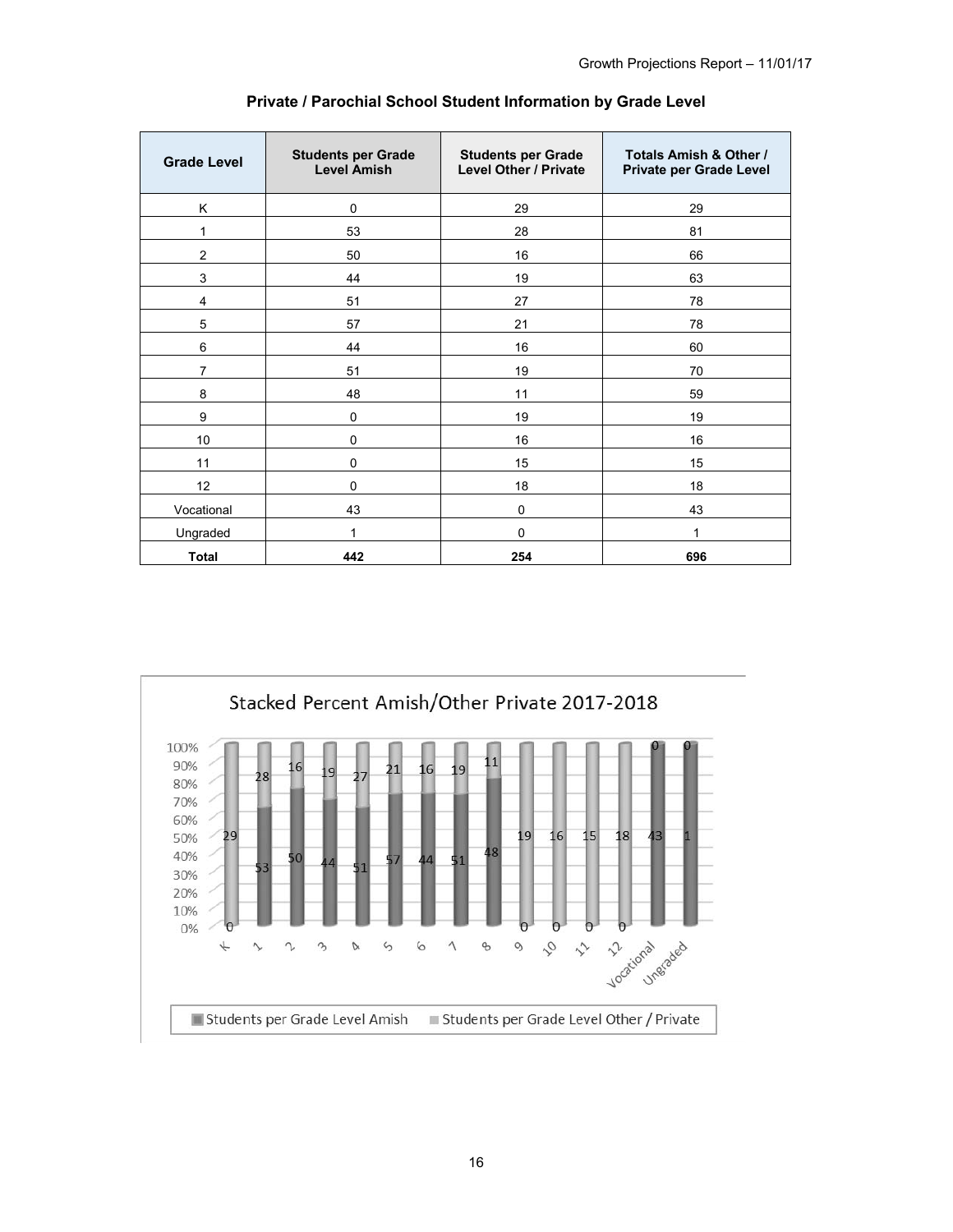## **MISCELLANEOUS INFORMATION AND INTERESTING STATISTICS**

| <b>Minority Population:</b>      |     |         |                |
|----------------------------------|-----|---------|----------------|
| American Indian/Alaskan Native   | 0   | .00%    | (Not Hispanic) |
| Native Hawaiian/Pacific Islander |     | $.03\%$ | (Not Hispanic) |
| Black/African American           | 56  | 1.79%   | (Not Hispanic) |
| Hispanic                         | 261 | 8.32%   | (Any Race)     |
| Asian                            | 43  | 1.37%   | (Not Hispanic) |
| Multi-Racial                     | 105 | 3.35%   | (Not Hispanic) |
| Total                            | 466 | 14.85%  |                |

51.35 percent of all public school students are male.

48.65 percent of all public school students are female.

95.50 percent of all public school students are educated on the District campus in Lampeter.

4.50 percent of all public school students are educated at other locations.

79.16 percent of all school-age children in the District attend public school.

2.37 percent of all school-age children in the District are home school students.

17.56 percent of all school-age children in the District attend private or parochial schools.

.88 percent of all school-age children in the District attend cyber charter school.

.03 percent of all school-age children in the District are tutored.

- 22.60 percent of all school-age children in the District are identified as low income students (free and reduced lunch program).
	- .99 percent is the District dropout rate as determined by the Pennsylvania Department of Education.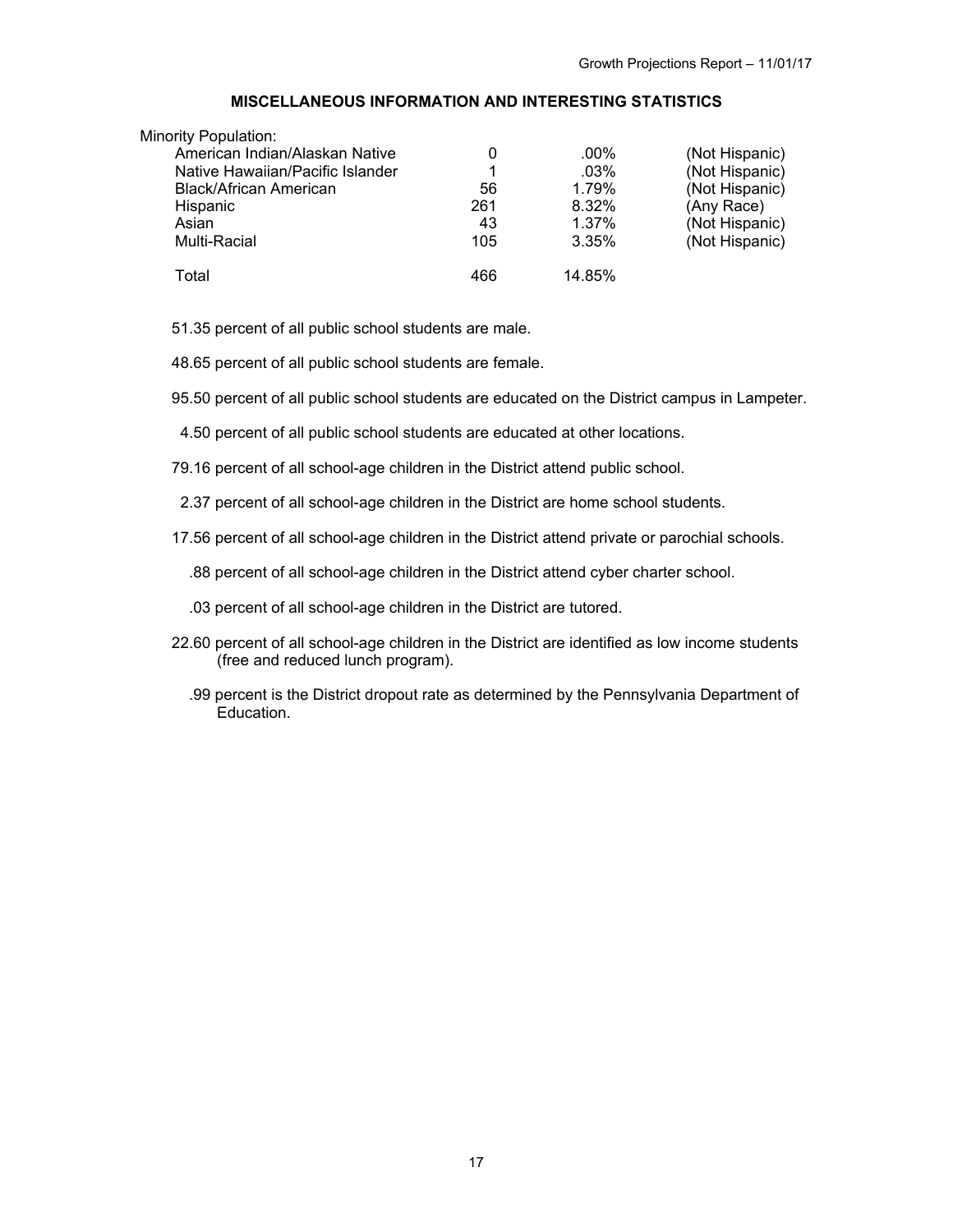## **INFORMATION REGARDING ENGLISH LANGUAGE LEARNERS**

A total of 36 students have been identified as English Language Learners as of October 1, 2017. The 36 students are from 15 different countries of origin. The breakdown of students from each country by grade is as follows:

|               | К            | 1            | $\overline{2}$ | 3 | 4            | 5            | 6 | 7 | 8              | 9            | 10             | 11 | 12 | <b>Total</b>   |
|---------------|--------------|--------------|----------------|---|--------------|--------------|---|---|----------------|--------------|----------------|----|----|----------------|
| Puerto Rico   |              | 1            |                |   | 1            |              |   | 3 | 1              |              | $\overline{2}$ | 1  |    | 9              |
| Guatemala     |              |              |                |   | $\mathbf{1}$ |              |   |   |                |              |                |    |    | $\mathbf{1}$   |
| Belgium       |              |              |                |   |              |              |   |   |                |              |                | 1  |    | 1              |
| India         |              |              |                |   |              | $\mathbf{1}$ |   |   |                |              |                |    |    | $\mathbf{1}$   |
| China         | $\mathbf{1}$ | $\mathbf{1}$ |                |   |              | $\mathbf{1}$ |   |   |                | $\mathbf 1$  |                |    |    | 4              |
| Philippines   |              |              |                |   |              |              |   |   |                |              | $\mathbf{1}$   |    |    | $\mathbf{1}$   |
| Mexico        |              |              | $\mathbf{1}$   |   |              | $\mathbf{1}$ |   |   | $\overline{2}$ | $\mathbf{1}$ |                |    | 1  | 6              |
| Vietnam       |              |              |                |   |              | $\mathbf{1}$ |   |   |                | $\mathbf{1}$ | 1              |    |    | 3              |
| Jordan        |              |              |                |   |              |              |   |   |                |              | 1              |    |    | $\mathbf{1}$   |
| France        |              |              |                |   |              | $\mathbf{1}$ |   |   |                |              |                |    |    | 1              |
| Thailand      | $\mathbf{1}$ |              |                | 1 |              |              |   |   |                |              |                |    |    | $\overline{2}$ |
| Cambodia      |              | $\mathbf{1}$ |                |   | $\mathbf{1}$ |              |   |   |                |              |                |    |    | $\overline{2}$ |
| Egypt         | $\mathbf{1}$ | $\mathbf{1}$ |                |   |              |              |   |   |                |              |                |    |    | $\overline{2}$ |
| Saudia Arabia |              | $\mathbf{1}$ |                |   |              |              |   |   |                |              |                |    |    | $\mathbf{1}$   |
| Dominican Rep |              |              |                |   |              |              |   |   | $\mathbf{1}$   |              |                |    |    | $\mathbf{1}$   |

A breakdown of languages spoken by the 36 students by grade is as follows:

|            | K | 1              | 2 | 3 | 4 | 5 | 6 | 7 | 8 | 9 | 10 | 11 | 12 | <b>Total</b>   |
|------------|---|----------------|---|---|---|---|---|---|---|---|----|----|----|----------------|
| Spanish    |   | 1              | 1 |   | 2 | 1 |   | 3 | 4 | 1 | 2  | 1  | 1  | 17             |
| Chinese    | 1 | 1              |   |   |   | 1 |   |   |   | 1 |    |    |    | 4              |
| French     |   |                |   |   |   | 1 |   |   |   |   |    | 1  |    | 2              |
| Vietnamese |   |                |   |   | 1 |   |   |   |   | 1 | 1  |    |    | 3              |
| Tagalog    |   |                |   |   |   |   |   |   |   |   | 1  |    |    | 1              |
| Arabic     | 1 | $\overline{2}$ |   |   |   |   |   |   |   |   | 1  |    |    | 4              |
| Telugu     |   |                |   |   |   | 1 |   |   |   |   |    |    |    | 1              |
| Thai       | 1 |                |   | 1 |   |   |   |   |   |   |    |    |    | $\overline{2}$ |
| Khmer      |   | 1              |   |   | 1 |   |   |   |   |   |    |    |    | $\overline{2}$ |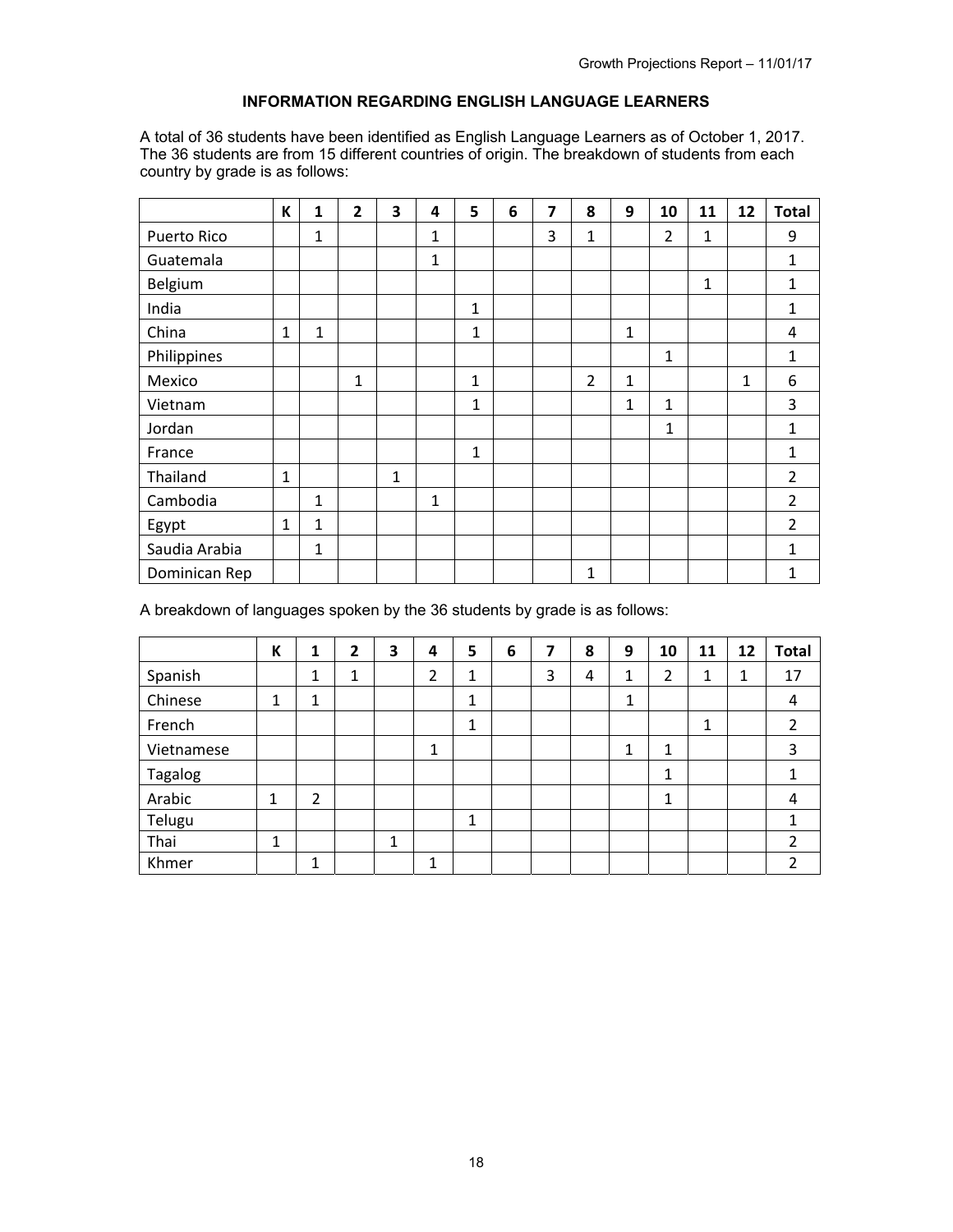## **2016-2017 PSSA RESULTS**

| Grade                | 2017<br>Adv/Pro | 2016<br>Adv/Pro | 2015<br>Adv/Pro | 2017 State Average |
|----------------------|-----------------|-----------------|-----------------|--------------------|
| <b>Hans Herr</b>     |                 |                 |                 |                    |
| 3                    | 84.90%          | 82.00%          | 83.00%          | 64.60%             |
| 4                    | 78.00%          | 81.00%          | 80.00%          | 60.90%             |
| 5                    | 82.80%          | 83.00%          | 85.00%          | 59.60%             |
| <b>Martin Meylin</b> |                 |                 |                 |                    |
| 6                    | 82.30%          | 79.00%          | 81.00%          | 63.60%             |
| 7                    | 74.50%          | 83.00%          | 80.00%          | 59.50%             |
| 8                    | 66.50%          | 74.00%          | 69.00%          | 58.90%             |

# **ENGLISH LANGUAGE ARTS**

## **MATHEMATICS**

| Grade                | 2017<br>Adv/Pro | 2016<br>Adv/Pro | 2015<br>Adv/Pro | 2017 State Average |
|----------------------|-----------------|-----------------|-----------------|--------------------|
| <b>Hans Herr</b>     |                 |                 |                 |                    |
| 3                    | 77.90%          | 75.00%          | 60.00%          | 54.50%             |
| 4                    | 58.80%          | 61.00%          | 65.00%          | 46.60%             |
| 5                    | 63.50%          | 66.00%          | 60.00%          | 43.80%             |
| <b>Martin Meylin</b> |                 |                 |                 |                    |
| 6                    | 62.00%          | 61.00%          | 63.00%          | 40.30%             |
| 7                    | 56.30%          | 53.00%          | 54.00%          | 37.80%             |
| 8                    | 50.20%          | 60.00%          | 53.00%          | 32.50%             |
|                      |                 |                 |                 |                    |
|                      |                 | <b>SCIENCE</b>  |                 |                    |
| Grade                | 2017<br>Adv/Pro | 2016<br>Adv/Pro | 2015<br>Adv/Pro | 2017 State Average |
| <b>Hans Herr</b>     |                 |                 |                 |                    |

| Grade            | Adv/Pro | Adv/Pro | Adv/Pro | 2017 State Avera |
|------------------|---------|---------|---------|------------------|
| <b>Hans Herr</b> |         |         |         |                  |
| Δ                | 86.20%  | 89.00%  | 88.00%  | 74.50%           |
| Martin Meylin    |         |         |         |                  |
|                  | 61.20%  | 72.00%  | 68.00%  | 52.70%           |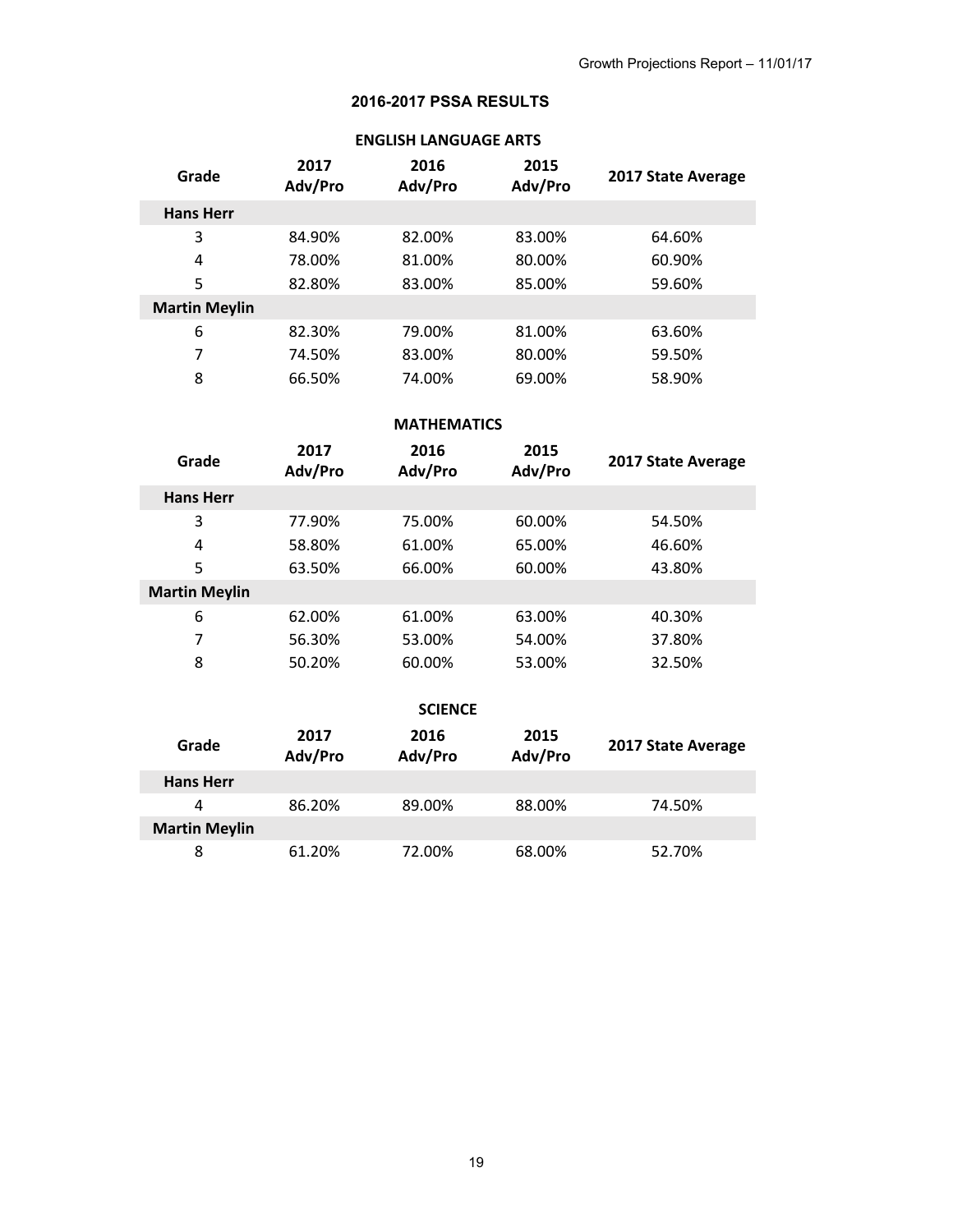## **2016-2017 KEYSTONE RESULTS Lampeter-Strasburg High School**

|                    |     | Spring 2017 |    | Winter 2017 |        |
|--------------------|-----|-------------|----|-------------|--------|
| Algebra 1          | #   | %           | Ħ  | %           |        |
| Advanced           | 29  | 23.97%      | 33 | 52.38%      |        |
| Proficient         | 49  | 40.50%      | 24 | 38.10%      |        |
| <b>Basic</b>       | 34  | 28.10%      | 3  | 4.76%       |        |
| <b>Below Basic</b> | 9   | 7.44%       | 3  | 4.76%       |        |
| Total #            | 121 |             | 63 |             | 184    |
| Total Pro/Adv #    |     |             |    |             | 135    |
| Total Pro/Adv %    |     | 64.47%      |    | 90.48%      |        |
| Avg Pro/Adv %      |     |             |    |             | 73.37% |

I

|                    |     | Spring 2017 |     | Winter 2017 |        |
|--------------------|-----|-------------|-----|-------------|--------|
| <b>Biology</b>     | #   | %           | Ħ   | %           |        |
| Advanced           | 62  | 50.00%      | 42  | 29.79%      |        |
| Proficient         | 46  | 37.10%      | 50  | 35.46%      |        |
| <b>Basic</b>       | 12  | 9.68%       | 32  | 22.70%      |        |
| <b>Below Basic</b> | 4   | 3.23%       | 17  | 12.06%      |        |
| Total #            | 124 |             | 141 |             | 265    |
| Total Pro/Adv #    |     |             |     |             | 200    |
| Total Pro/Adv %    |     | 87.10%      |     | 65.25%      |        |
| Avg Pro/Adv %      |     |             |     |             | 75.47% |

|                    |     | Spring 2017 |     | Winter 2017 |        |
|--------------------|-----|-------------|-----|-------------|--------|
| Literature         | #   | %           | #   | %           |        |
| Advanced           | 10  | 7.35%       | 14  | 11.67%      |        |
| Proficient         | 84  | 61.76%      | 83  | 69.17%      |        |
| <b>Basic</b>       | 36  | 26.47%      | 22  | 18.33%      |        |
| <b>Below Basic</b> | 6   | 4.41%       | 1   | 0.83%       |        |
| Total #            | 136 |             | 120 |             | 256    |
| Total Pro/Adv #    |     |             |     |             | 191    |
| Total Pro/Adv %    |     | 69.11%      |     | 80.84%      |        |
| Avg Pro/Adv %      |     |             |     |             | 74.61% |